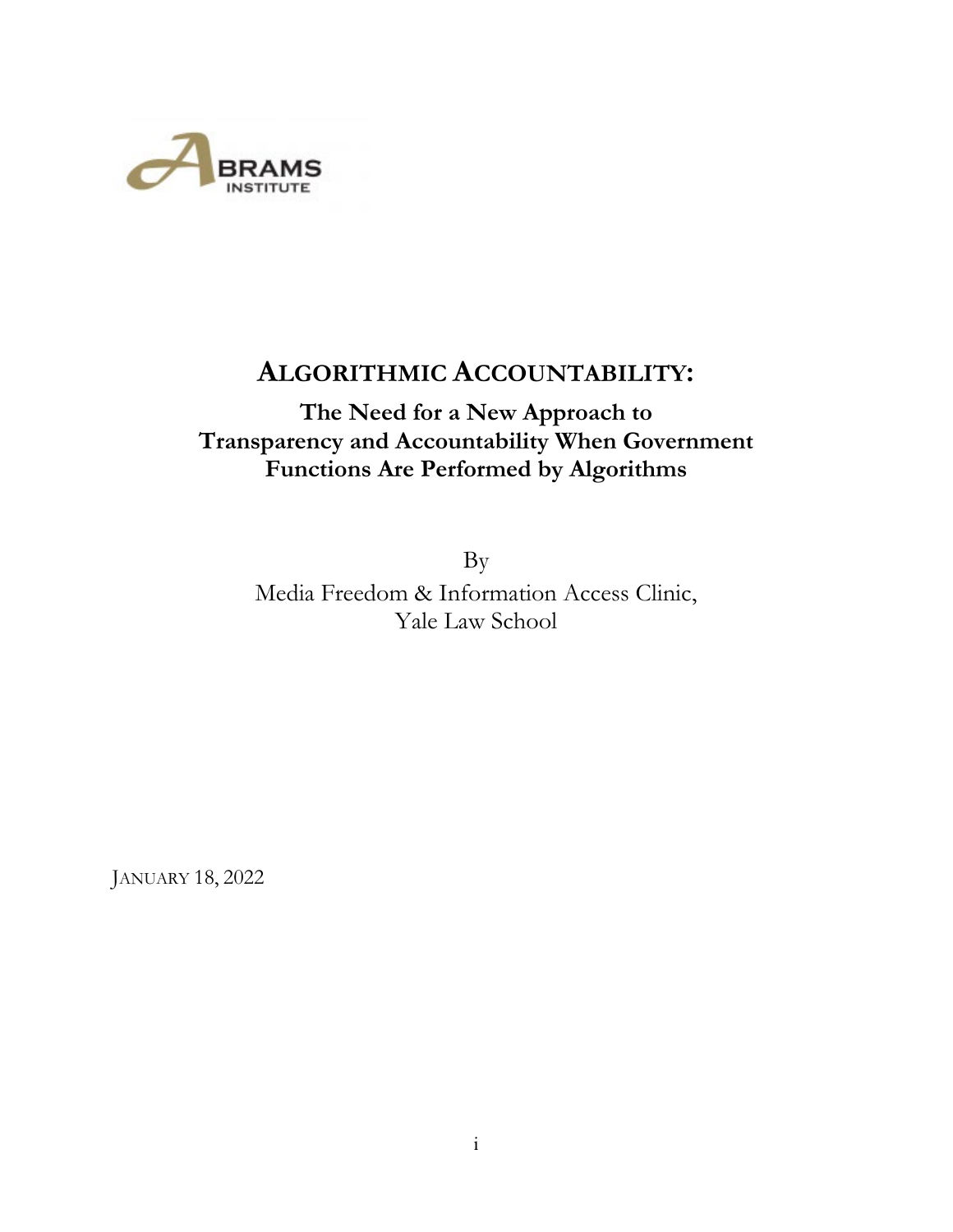## **Acknowledgements**

This paper reflects the combined efforts of Yale Law School students Chloe Francis '23, David Froomkin '22, Eli Pales '22, Karen Sung '23, and Kataeya Wooten '22, members of the Media Freedom & Information Access Clinic. The Clinic is a program of the Abrams Institute for Freedom of Expression at Yale.

This discussion paper does not reflect the institutional views, if any, of Yale Law School or Yale University.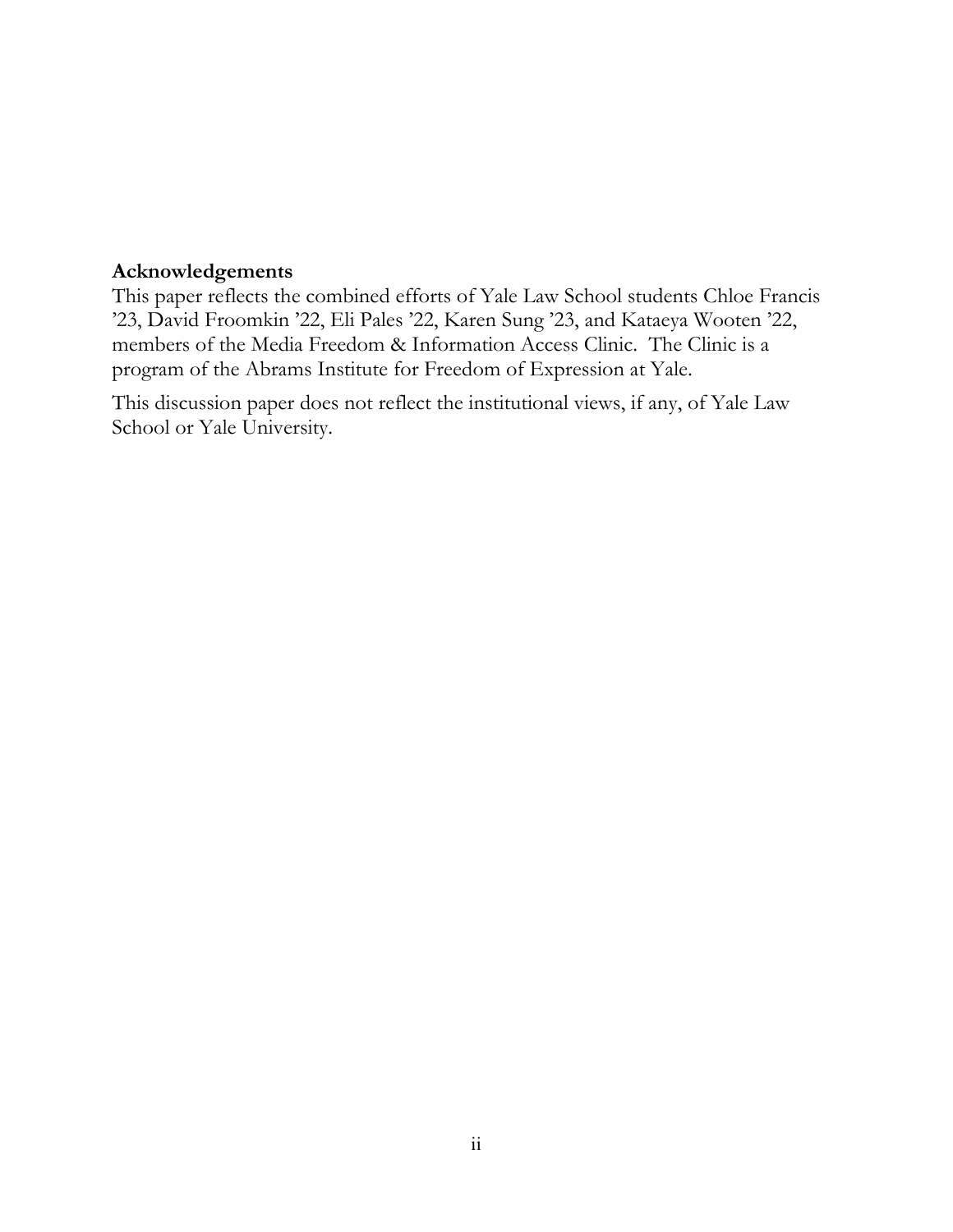## **EXECUTIVE SUMMARY**

Government authorities are increasingly using algorithms and machine learning technologies to conduct government business, allowing algorithms to make decisions on everything from assigning students to magnet schools, to allocating police resources, setting bail and distributing social welfare benefits. While algorithms promise to make government function more effectively, their growing use presents significant issues that policymakers have yet to address:

- Algorithms can make mistakes, either because they are poorly conceived or due to coding errors. Improperly functioning government algorithms can cause serious harm, such as by wrongly depriving people of health benefits or incorrectly identifying them as criminals.
- Algorithms can amplify pre-existing biases by being trained on biased historic data. Biased algorithms have been shown, for example, to increase the racially disparate impact of policing and cause the disproportionate removal of children from poorer parents.
- Algorithms are unaccountable. Agencies acquire algorithms without fully understanding how they function or assessing their reliability, and then often fail to test their reliability in use. Deficiencies in current disclosure laws make it impossible for the public to know if government algorithms are functioning properly or to identifying sources of ineffectiveness or bias.
- Algorithms can make government less accountable. Without informed oversight of the use of algorithms, humans can at once offload responsibility for their failures onto the algorithm, while also gaining unwarranted credibility due to the algorithm's perceived power of analysis.

These concerns are very real in Connecticut today, as confirmed by our efforts over the past year to assess the reliability and accountability of algorithms used by three State agencies, the Department of Children and Families (DCF), Department of Education (DOE), and Department of Administrative Services (DAS). Responses to Freedom of Information (FOI) requests confirmed both that existing disclosure requirements are insufficient to allow meaningful public oversight of the use of algorithms, and that agencies do not adequately assess the effectiveness and reliability of algorithms, either at the time of acquisition or after implementation. The FOIA responses generally revealed that agencies are insufficiently aware of the potential problems posed by their algorithms and unconcerned about the lack of transparency.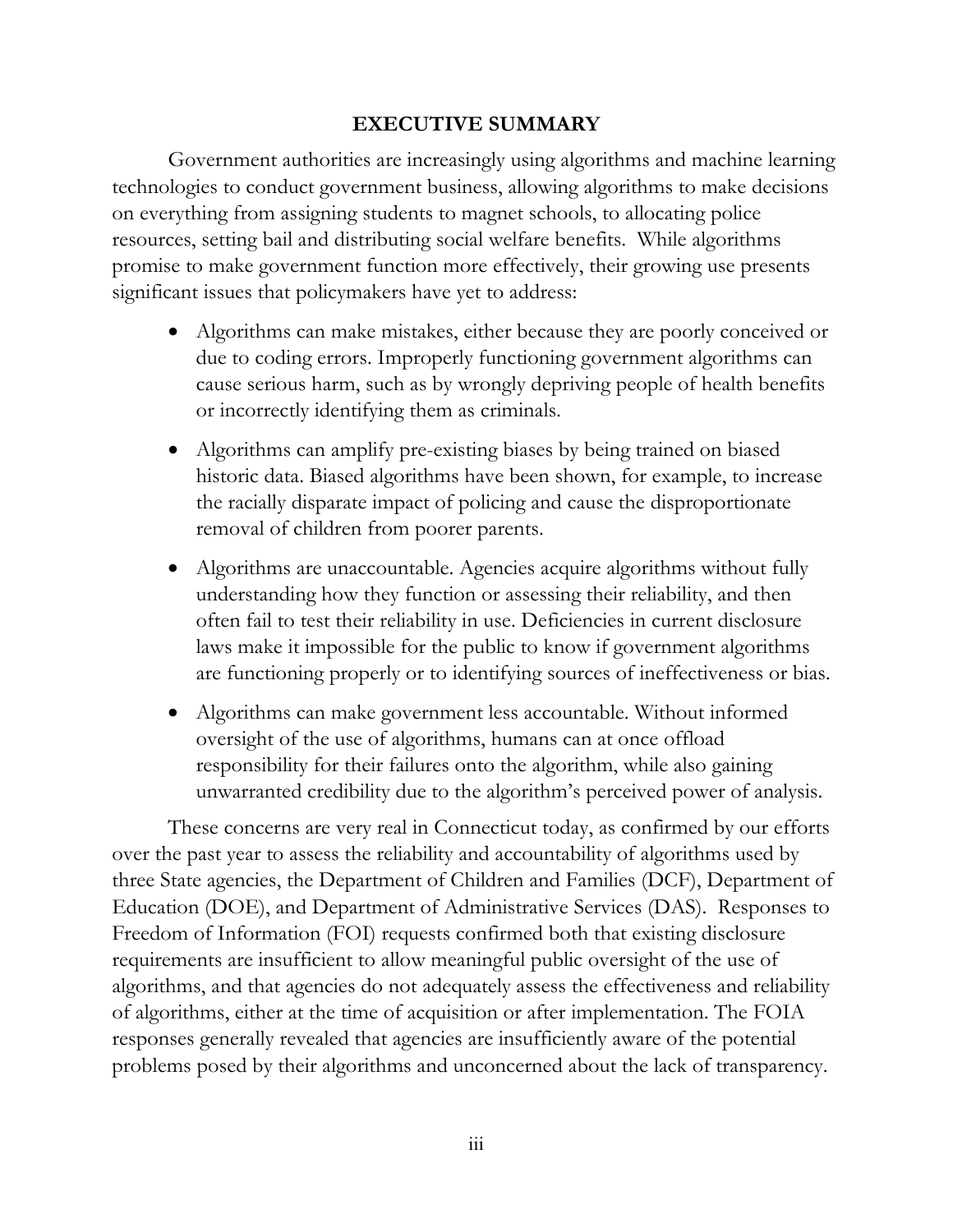- DCF provided the only complete FOIA response, producing documents on its use of an algorithm intended to reduce the incidence of children suffering a life-threatening episode. It disclosed basic information about the algorithm but not its source code, which DCF did not possess and claimed to be protected as a trade secret. The production indicated that DCF had not performed a robust evaluation of the algorithm's efficacy or bias before implementing it or during the three years it was used.
- DOE made a partial production concerning its use of an algorithm to assign students to schools, an issue that has raised substantial disparate racial impact questions in the past. DOE's disclosure did not reveal how its school-assignment algorithm worked, apart from noting that it implemented the "Gale-Shapley deferred acceptance algorithm" and had no mechanism allowing parents to challenge its determinations. DOE refused to produce source code documenting operation of its algorithm on trade secret grounds, and provided no records related to its acquisition of the algorithm, beyond the procurement announcement and the contract (disclosing that it cost over \$650,000 to acquire). DOE's incomplete production revealed no effort to evaluate the algorithm's efficacy or bias.
- DAS provided no documents in response to our request for information concerning a new algorithm used in hiring state employees and contractors. The agency did claim in a phone call that many of the requested documents would be withheld – we believe erroneously – under various FOIA exemptions, but despite a half-dozen follow-ups over a period of several months, the agency failed to produce and documents at all.

The problems with algorithmic accountability confirmed by this FOIA experiment call out for a legislative response. Several options have been implemented or seriously considered elsewhere, such as requiring: agencies to assess the effectiveness and bias of an algorithm, affirmative public disclosures about algorithms used to conduct government business, waiver of trade secret protection in certain circumstances, and mandatory disclosures to individuals subject to algorithmic decisions.

While the details of such approaches require study, it is imperative that steps are undertaken now to identify an effective response to the current lack of algorithmic accountability. The potential for serious harm to be inflicted by malfunctioning or biased algorithm is too serious to ignore.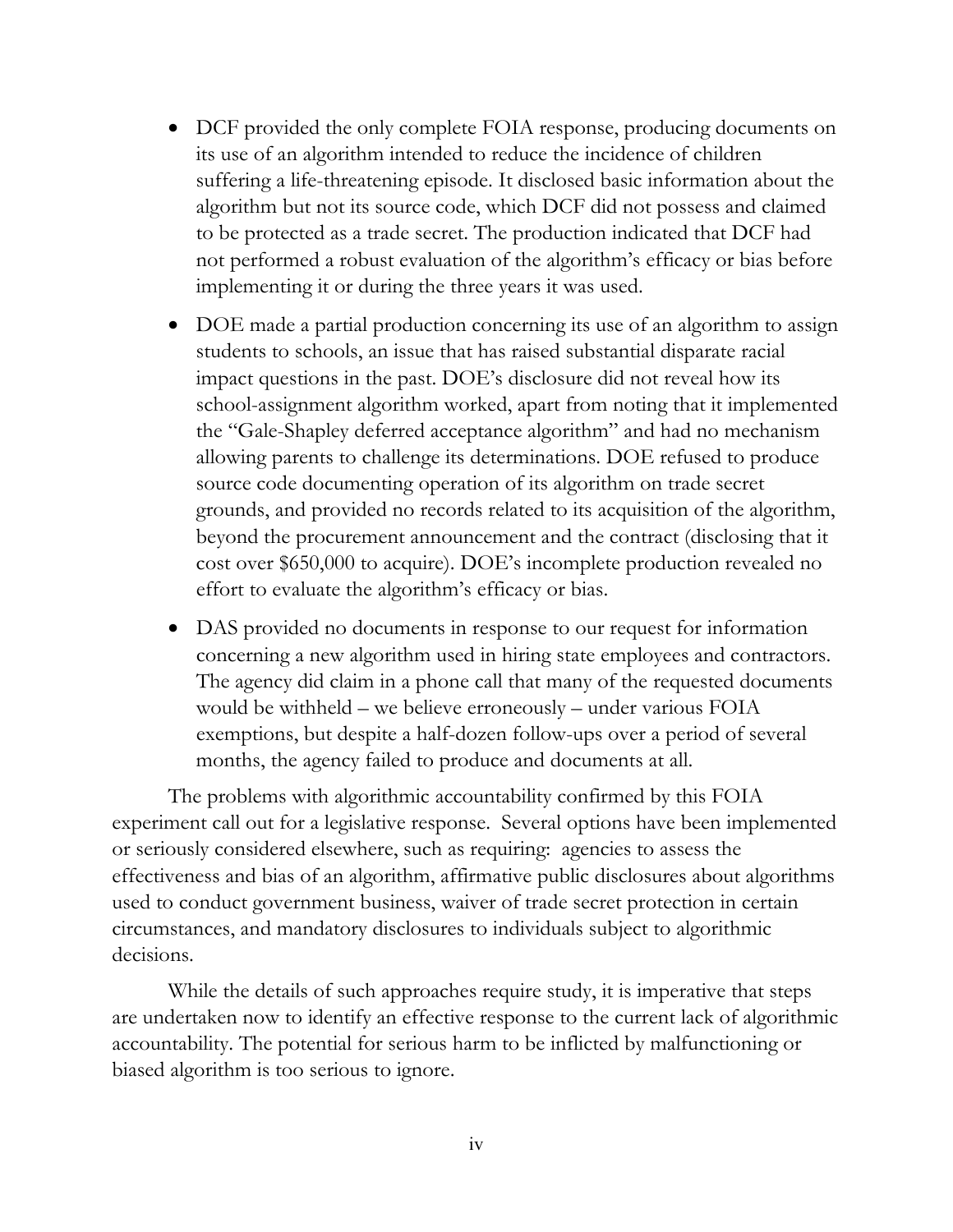#### **INTRODUCTION**

An algorithm is nothing more than a set of instructions for solving a problem or accomplishing a task, but algorithms lie at the heart of all computing. They are the DNA of the technological revolution that has changed the world and necessary for "machine learning," a form of artificial intelligence that allows computers to look through large volumes of data to identify patterns and develop novel ways to complete an assigned task. Everything from medical breakthroughs to climate change research requires algorithms and machine learning, as do the driving directions provided by Google maps and movie recommendations from Netflix. Increasingly, so too does government decision-making.

Governmental authorities at all levels are increasingly using algorithms and machine learning technologies that promise to make government function more effectively, efficiently, and timely. Governments already use algorithms for everything from screening job applications to assigning students to magnet schools, setting bail, and allocating social welfare benefits of all types.

The widespread adoption of algorithmic decision-making holds great promise, but also holds potential great peril. Without proper testing and ongoing evaluation, algorithms can function improperly or perpetuate historic biases reflected in the algorithm's code or, for a machine-learning algorithm, embedded in the data used to train it. Mistakes in making governmental decisions can inflict grave harm. Individuals' lives can be upended by an erroneous facial recognition match, faulty background check, incorrect denial of benefits, or wrongful termination of parental rights.

Yet, the public today often knows little about the use of algorithms in government decision-making, and government agencies often know just as little about whether the algorithms they use perform properly and without unintended consequences. Algorithms can seem like all-knowing black boxes that will correctly make the tough decisions and solve problems. Algorithms provide answers, but often without disclosing how the answers were reached. The public then is unable to assess whether an algorithm is working properly and whether its decision is fair and unbiased.

Our current transparency and accountability laws have not kept pace with the technological revolution and are not up to the task of providing the information needed for the public to understand the algorithms used by governments and to hold government agencies accountable for their use. Freedom of information laws have serious shortcomings when it comes to algorithmic accountability, largely because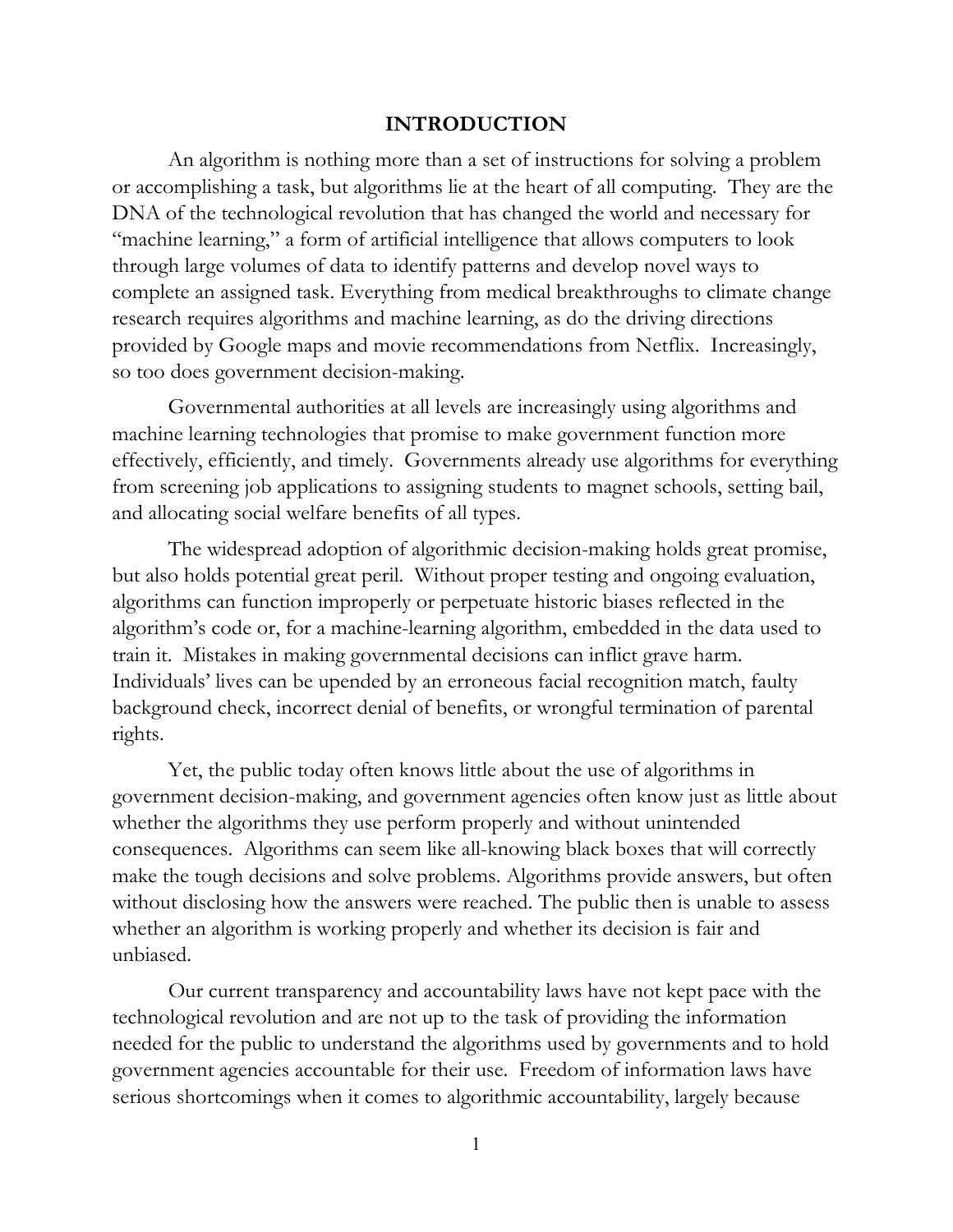companies that develop algorithms typically claim them to be trade secrets that cannot be disclosed to the public. They also often fail to generate the data necessary to evaluate how well an algorithm is working or whether it is biased.

This era of the algorithm is going to require new approaches to government transparency and accountability. Procedures need to be developed that will enable the public to know how the algorithms used to make government decisions are designed to work, whether they are performing as intended, and whether their decisions are unbiased and not simply automating past inequalities. Meaningful algorithmic accountability will require more than simply affording the public an opportunity to "look under the hood" of a software program. It will likely require some mandated process of expert assessment of government-used algorithms, accompanied by proper disclosure of those assessments to the public.

This paper is intended to raise awareness of the significant issues raised by our accelerating move toward government by algorithm,<sup>[1](#page-5-0)</sup> and to begin a discussion about how best to address them.<sup>[2](#page-5-1)</sup> The paper proceeds in three parts.

Part one documents a few case studies of government algorithms gone awry software that has unknowingly perpetuated systemic bias, or that has made mistaken decisions with devastating impact on the lives of citizens. These examples show the gravity of the harms that can be inflicted by malfunctioning algorithms and highlight some important issues that need to be addressed when governments adopt algorithms: How does the public know what an algorithm is intended to do and measure if it is working properly? How does the public know if an algorithm's decisions are biased? Are human discretion and intervention incorporated into the algorithmic decision-making? And, is an algorithm cost-effective and procured through appropriate channels?

Part two presents the results of a yearlong effort to use the Freedom of Information Act ("FOIA") in Connecticut to obtain answers to those questions with respect to algorithms used by three different state agencies. This small-scale study

<span id="page-5-0"></span><sup>1</sup> *See, e.g.*, Cary Coglianese, *A Framework for Governmental Use of Machine Learning*, REPORT TO THE ADMIN. CONF. OF THE U.S., 3 (Dec. 8, 2020),

[https://www.acus.gov/sites/default/files/documents/Coglianese%20ACUS%20Final%20Report.p](https://www.acus.gov/sites/default/files/documents/Coglianese%20ACUS%20Final%20Report.pdf) [df](https://www.acus.gov/sites/default/files/documents/Coglianese%20ACUS%20Final%20Report.pdf) (noting that machine learning algorithms "have recently found themselves in use in so many products and settings that they appear to portend the reshaping of many important aspects of human life").

<span id="page-5-1"></span><sup>&</sup>lt;sup>2</sup> Accordingly, this paper does not address private-sector algorithm use, which presents a different set of concerns.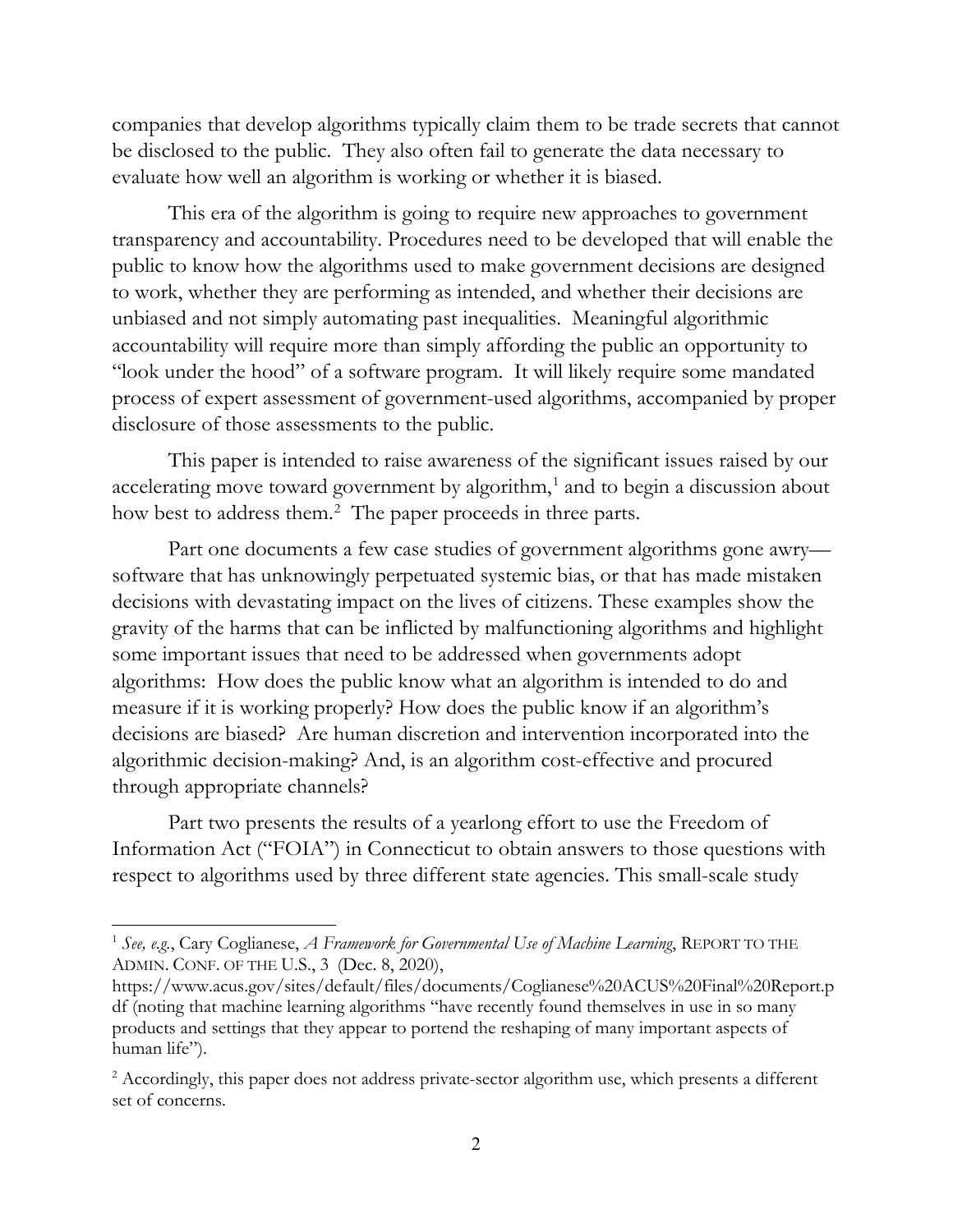illustrates some fundamental shortcomings of current transparency and accountability laws. Information about the algorithms took months to obtain if any information was provided at all. This experiment also revealed that some agencies knew little about the functioning of the algorithms they used, did little to confirm whether it performed as described by its creator, and did less to assess any possible bias in its outputs.

Part three provides a brief overview of some proposed legislative approaches to address the current lack of algorithmic transparency and accountability. Under various approaches, agencies would be required to assess the likely and actual effectiveness and bias of an algorithm, make certain affirmative disclosures to the public about their use of algorithms, require companies to waive trade secret protection for certain types of algorithms, and keep individuals informed about when they will be or have been subject to algorithmic decisions. Though the details of these approaches require further study, implementing any subset would contribute significantly to improving algorithmic transparency and accountability.

#### **PART 1: THE GROWING PROBLEM OF ALGORITHMIC ACCOUNTABILITY**

As technological capabilities have advanced, governmental agencies have increasingly delegated important administrative decisions to algorithms. Decisions concerning everything from hiring, to allocation of public benefits, and even law enforcement, often involve the use of algorithms today. These algorithms, however, frequently operate as a black box, making decisions without transparency and making it difficult or impossible to assess the accuracy and fairness of their performance. In contrast to the robust procedures that exist in many administrative contexts to promote the accountability of human decisions in government—from freedom of information laws to adjudicatory due process protections and appeals procedures algorithms largely operate today in an accountability-free zone.

This lack of transparency and accountability has real and significant consequences: wasteful spending on inadequately tested automated systems, attenuated oversight of government operations producing biased or unfair results, and humans falling back on algorithms to avoid responsibility. For affected individuals, the consequences can literally be a matter of life and death. The data needed by private corporations for machine learning algorithms also raise significant, often unaddressed privacy concerns. More broadly, government reliance on algorithms that are poorly explained and little scrutinized may diminish public confidence in government.

The following discussion surveys some of the accountability deficits exposed by the spreading adoption of algorithms. It considers four areas in which significant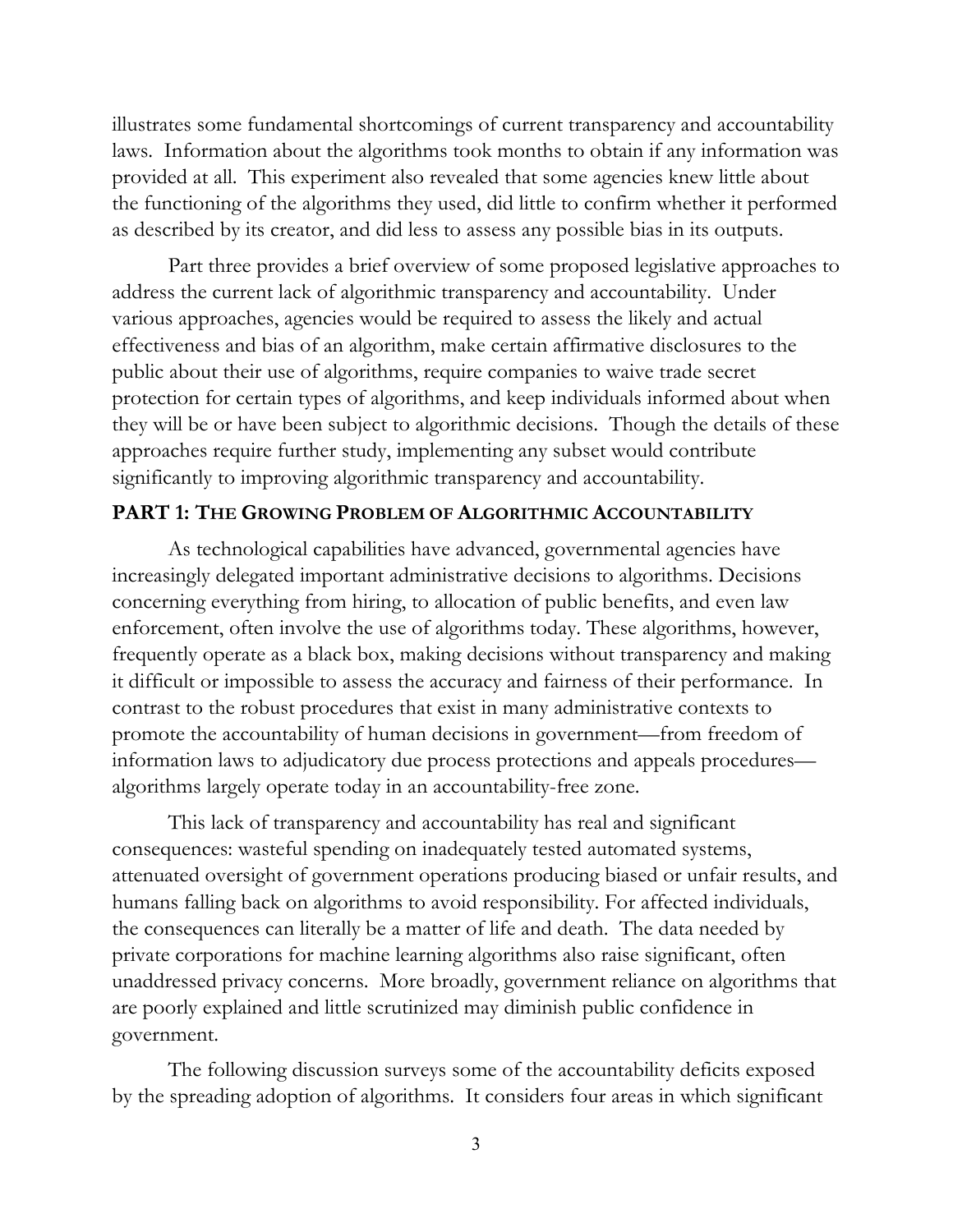concerns are raised by the lack of accountability and transparency surrounding algorithms now in use: (a) algorithmic accuracy and effectiveness, (b) algorithmic bias, (c) algorithmic secrecy and procurement issues, and (d) human administration of algorithms (in particular, the extent to which humans administering algorithms exercise discretion).

# **A. Algorithmic Accuracy and Effectiveness**

Algorithms, especially untested ones, can simply fail to do what they are supposed to do, with potentially catastrophic consequences for those subject to their decisions, not to mention the waste of taxpayer dollars. The real possibility of failure calls for rigorous oversight, as case studies involving criminal justice, child protective services, and welfare illustrate.

# *1. Criminal Justice and Policing*

Without accountability and care surrounding the use of algorithms, agencies and municipalities can burn through millions of dollars before realizing a new technology simply does not work. For example, *Chicago*'s predictive policing program was designed to identify specific individuals who were more likely to be perpetrators of shootings, and anyone identified by the algorithm became subject to increased contact with the police. But the \$2 million algorithm had no identifiable positive impact. [3](#page-7-0) In *Palo Alto*, predictive policing software failed to reduce or solve crime and the software contract was cancelled. [4](#page-7-1) In *Mountain View*, the police department discontinued a similar program when it concluded after five years of use that the results were "mixed."[5](#page-7-2) *Los Angeles* also stopped using predictive policing algorithms when the department's inspector general was unable after a decade of use to determine that the software reduced crime.<sup>[6](#page-7-3)</sup> In each of these cases, the resources could have been better spent elsewhere.

<https://www.theverge.com/2016/8/19/12552384/chicago-heat-list-tool-failed-rand-test>.

<span id="page-7-0"></span><sup>3</sup> Jessica Saunders et al., *Predictions Put into Practice: A Quasi-experimental Evaluation of Chicago's Predictive Policing Pilot*, 12 JOURNAL OF EXPERIMENTAL CRIMINOLOGY 347, 363 (2016); Matt Stroud, *Chicago's Predictive Policing Tool just Failed a Major Test*, VERGE (Aug. 19, 2016),

<span id="page-7-1"></span><sup>&</sup>lt;sup>4</sup> Mark Puente, LAPD Pioneered Predicting Crime with Data, Many Police Don't Think it Works, L.A. TIMES (July 3, 2019), [https://www.latimes.com/local/lanow/la-me-lapd-precision-policing](https://www.latimes.com/local/lanow/la-me-lapd-precision-policing-data-20190703-story.html)[data-20190703-story.html.](https://www.latimes.com/local/lanow/la-me-lapd-precision-policing-data-20190703-story.html)

<span id="page-7-2"></span><sup>5</sup> *Id.*

<span id="page-7-3"></span> $^6$  *Id.*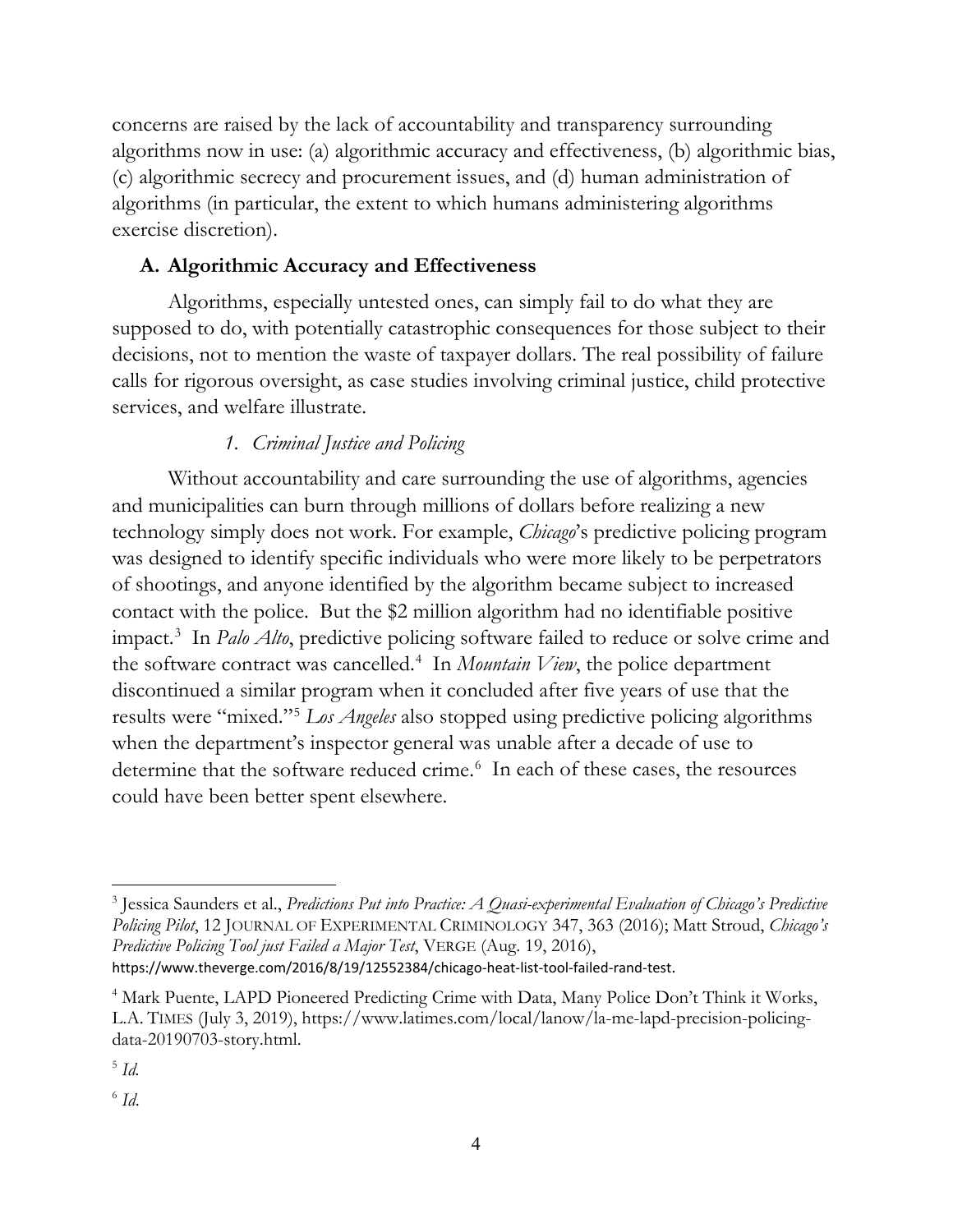Some technology fails so catastrophically that it is shocking it was ever adopted in the first place. Facial recognition technology, for example, is notoriously ineffective in general use. Nevertheless, it is used more and more in policing, without adequate testing or training. In *Detroit*, for example, the police department faced public scrutiny after it wrongfully arrested several Black residents based on faulty facial recognition software.[7](#page-8-0) The police department later admitted that its software misidentified suspects about "96 percent of the time."<sup>[8](#page-8-1)</sup> Proponents of facial recognition software, including the software used in Detroit, argue that it should not be used alone, but as one of many tools for solving crimes.<sup>[9](#page-8-2)</sup> But when the technology is misused without significant oversight – as it was in Detroit – it can ruin people's lives, especially those of Black residents, for whom the technology is least accurate. [10](#page-8-3) *Florida* used another algorithm, a "risk score" algorithm that calculated a defendant's likelihood for recidivism and violence, that was found to be both incredibly ineffective and racially biased. Only 20 percent of those predicted to commit violent crimes went on to do so.[11](#page-8-4) Time and again, criminal justice algorithms have been found to be ineffective and biased.

Using or experimenting with untested policing algorithms can also have negative consequences, posing a threat to public safety and to individuals. Experts note that ineffective policing software can "backfire" with unintended adverse effects. When individuals are wrongly targeted by the police, for example, they are less likely to trust the police in the future.[12](#page-8-5) With a lack of trust, individuals are less likely to report crime and to use other crime-prevention resources, such as taking matters into

<span id="page-8-2"></span> $\rm{^9}$  *Id.* 

<span id="page-8-3"></span><sup>10</sup> *See* Patrick Grother et al, *Face Recognition Vendor Test (FRVT) Part 3: Demographic Effects*, INFORMATION ACCESS DIVISION, INFORMATION TECHNOLOGY LABORATORY, U.S DEPARTMENT OF COMMERCE, 7 (2019).

<span id="page-8-4"></span><sup>11</sup> Julia Angwin et al., *Machine Bias*, PROPUBLICA (May 23, 2016), [https://www.propublica.org/article/machine-bias-risk-assessments-in-criminal-sentencing.](https://www.propublica.org/article/machine-bias-risk-assessments-in-criminal-sentencing)

<span id="page-8-0"></span><sup>7</sup> Miriam Marini, Farmington Hills Man Sues Detroit Police After Facial Recognition Wrongly Identifies Him, Detroit Free Press (Apr. 13, 2021),

[https://www.freep.com/story/news/local/michigan/2021/04/13/detroit-police-wrongful-arrest](https://www.freep.com/story/news/local/michigan/2021/04/13/detroit-police-wrongful-arrest-faulty-facial-recognition/7207135002)[faulty-facial-recognition/7207135002.](https://www.freep.com/story/news/local/michigan/2021/04/13/detroit-police-wrongful-arrest-faulty-facial-recognition/7207135002)

<span id="page-8-1"></span><sup>8</sup> Timothy Lee, *Detroit Police Chief Cops to 96-percent Facial Recognition Error Rate*, ARS TECHNICA (June 30, 2020), [https://arstechnica.com/tech-policy/2020/06/detroit-police-chief-admits-facial](https://arstechnica.com/tech-policy/2020/06/detroit-police-chief-admits-facial-recognition-is-wrong-96-of-the-time)[recognition-is-wrong-96-of-the-time.](https://arstechnica.com/tech-policy/2020/06/detroit-police-chief-admits-facial-recognition-is-wrong-96-of-the-time)

<span id="page-8-5"></span><sup>12</sup> Brandon Welsh and Michael Rocque, *When Crime Prevention Harms: A Review of Systematic Reviews*, 10 J. EXPERIMENTAL CRIMINOLOGY 245 (2014); Joan McCord, *Cures That Harm: Unanticipated Outcomes of Crime Prevention Programs*, 587 Annals Am. Acad. Pol. & Soc. Sci. 16 (May 2003).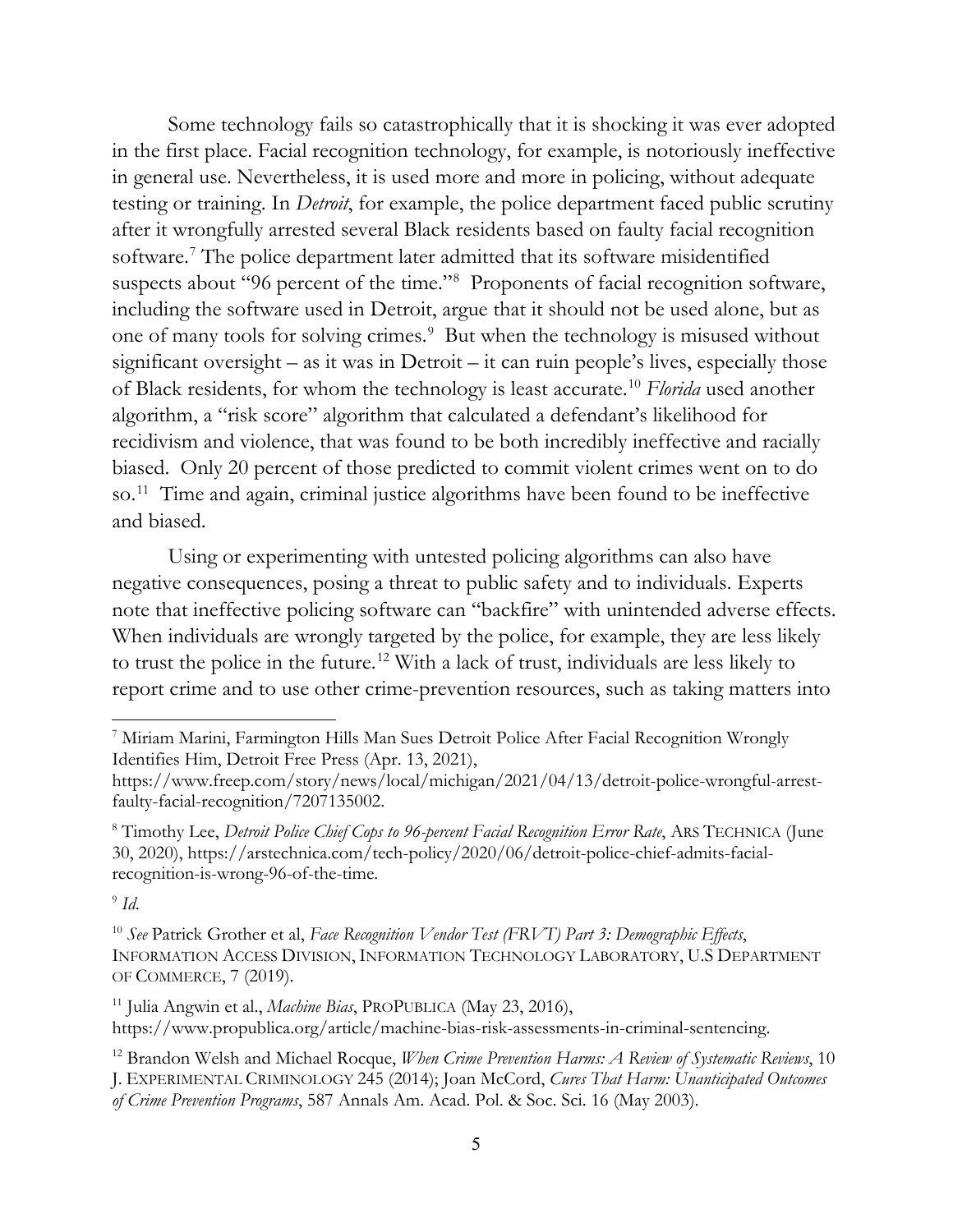their own hands. Failed algorithms not only fail to reduce crime, they can make public safety tangibly worse.<sup>[13](#page-9-0)</sup>

## *2. Child Protective Services and Foster Care*

A child welfare algorithm produced by Mindshare Technology that used predictive analytics to estimate the chance that a child faced neglect, danger, or death has been used, for at least some time, by Connecticut, Illinois, and six other states.<sup>[14](#page-9-1)</sup> Illinois dropped the algorithm after finding that it simultaneously overestimated the number of children at high chance of death and failed to identify several high-profile deaths—including one where the algorithm failed to flag a child who had been the subject of at least 10 child welfare abuse investigations.<sup>[15](#page-9-2)</sup> The algorithm had other anomalous results, such as not linking the investigations of siblings that were part of the same household. Following a thorough review, Illinois dropped the software because "it didn't seem to be predicting much."[16](#page-9-3) Resources at these agencies are thin, and both false positives and false negatives can create poor outcomes for children.

# *3. Welfare Programs and the War on Poverty*

In 2016, Michigan wrongly accused Brian Russell of unemployment insurance fraud and seized his \$11,000 tax refund check. [17](#page-9-4) Russell was cleared of the charge in 2018, but in the intervening years was unable to provide for his family and ultimately filed for bankruptcy. The decision to accuse Russell was not made by a person, but by the Michigan Integrated Data Automated System (MIDAS), an algorithm that made roughly 48,000 accusations of fraud against unemployment insurance recipients.<sup>[18](#page-9-5)</sup> Despite the millions of dollars Michigan spent on the software, the state's auditor

<span id="page-9-0"></span><sup>13</sup> *Id*.

<span id="page-9-1"></span><sup>14</sup> David Jackson & Gary Marx, *Data Mining Program Designed to Predict Child Abuse Proves Unreliable, DCFS Says*, CHICAGO TRIBUNE (Dec. 6, 2017), [https://www.chicagotribune.com/investigations/ct](https://www.chicagotribune.com/investigations/ct-dcfs-eckerd-met-20171206-story.html)[dcfs-eckerd-met-20171206-story.html.](https://www.chicagotribune.com/investigations/ct-dcfs-eckerd-met-20171206-story.html)

<span id="page-9-2"></span><sup>15</sup> Connecticut's use of the algorithm is discussed in Part 2, *infra*.

<span id="page-9-3"></span><sup>16</sup> *Id*.

<span id="page-9-4"></span><sup>17</sup> Paul Egan, *State of Michigan's Mistake led to Man Filing Bankruptcy*, DETROIT FREE PRESS (Dec. 22, 2019), [https://www.freep.com/story/news/local/michigan/2019/12/22/government-artificial](https://www.freep.com/story/news/local/michigan/2019/12/22/government-artificial-intelligence-midas-computer-fraud-fiasco/4407901002)[intelligence-midas-computer-fraud-fiasco/4407901002.](https://www.freep.com/story/news/local/michigan/2019/12/22/government-artificial-intelligence-midas-computer-fraud-fiasco/4407901002)

<span id="page-9-5"></span><sup>18</sup> Michele Gilman, *AI Algorithms Intended to Root out Welfare Fraud Often end up Punishing the Poor Instead*, CONVERSATION (Feb. 14, 2020), [https://theconversation.com/ai-algorithms-intended-to-root-out](https://theconversation.com/ai-algorithms-intended-to-root-out-welfare-fraud-often-end-up-punishing-the-poor-instead-131625)[welfare-fraud-often-end-up-punishing-the-poor-instead-131625.](https://theconversation.com/ai-algorithms-intended-to-root-out-welfare-fraud-often-end-up-punishing-the-poor-instead-131625)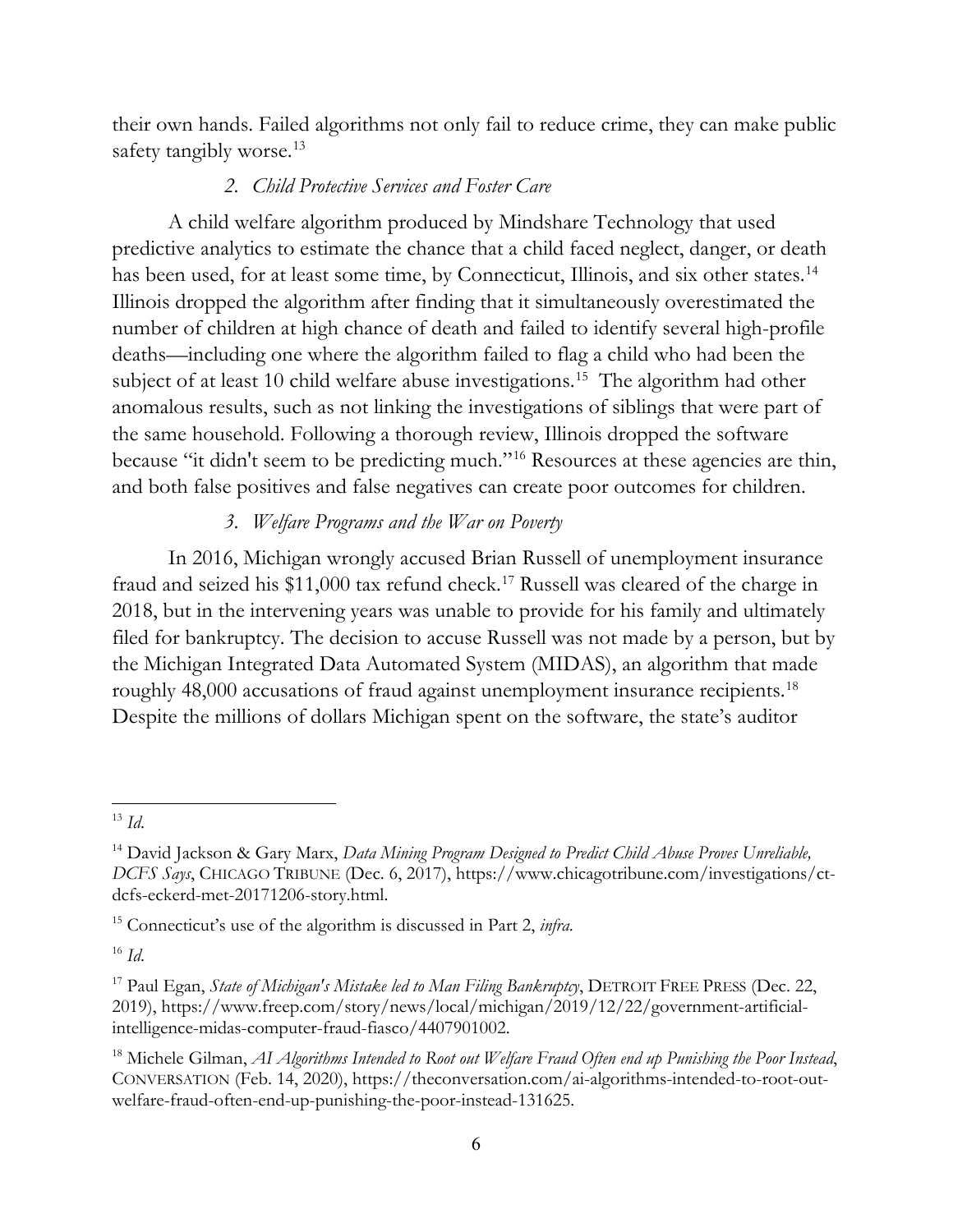general reportedly found that 93 percent of MIDAS's fraud determinations did not involve any actual fraud.[19](#page-10-0)

MIDAS was just one in a series of suspect algorithms used to determine eligibility for welfare recipients. In another Michigan case, the state used a very simple algorithm to disqualify those with outstanding felony warrants from receiving food assistance: the algorithm disqualified anyone who appears on a statewide database of individuals with outstanding felony arrest warrants. [20](#page-10-1) A class-action lawsuit ultimately established that the algorithm wrongly disqualified Michigan citizens who qualified for assistance.<sup>[21](#page-10-2)</sup> The algorithm made mistakes that likely could easily have been caught by a human decisionmaker, such as confusing someone with a relative convicted of a felony. When this occurred, misidentified individuals needed to pursue a laborious administrative process to clear their names. Such algorithmic errors can have catastrophic and life-altering consequences.

When benefits are wrongly terminated, an efficient and speedy appeals system is vital, but states often have failed to provide reasonable appeals processes out of misplaced trust in an algorithm. In many states, for example, individuals had little recourse after the adoption of algorithms to determine Medicaid eligibility resulted in wrongful termination, steep benefit cuts, and other catastrophic impacts to the elderly, the disabled, and their families.<sup>[22](#page-10-3)</sup> In Indiana, Omega Young—a woman with ovarian cancer—was denied treatment after an algorithm determined she no longer qualified for benefits.[23](#page-10-4) She lost her medication, food stamps, and transportation to Medicaid

<span id="page-10-0"></span><sup>&</sup>lt;sup>19</sup> Paul Egan, *State Taps Unemployment Insurance Fund to Balance Books*, DETROIT FREE PRESS (Dec. 15, 2016), [https://www.freep.com/story/news/local/michigan/2016/12/15/state-taps](https://www.freep.com/story/news/local/michigan/2016/12/15/state-taps-unemployment-insurance-fund-balance-books/95416100)[unemployment-insurance-fund-balance-books/95416100;](https://www.freep.com/story/news/local/michigan/2016/12/15/state-taps-unemployment-insurance-fund-balance-books/95416100) *Cahoo v. SAS Analytics Inc*., 912 F.3d 887 (6th Cir. 2019).

<span id="page-10-1"></span><sup>&</sup>lt;sup>20</sup> Tresa Baldas, *Court: Michigan Stiffed Deserving People out of Food Aid*, DETROIT FREE PRESS (Aug. 26, 2016), [https://www.freep.com/story/news/local/michigan/2016/08/26/court-michigan-food](https://www.freep.com/story/news/local/michigan/2016/08/26/court-michigan-food-stamps-crime/89425014/)[stamps-crime/89425014/](https://www.freep.com/story/news/local/michigan/2016/08/26/court-michigan-food-stamps-crime/89425014/)*.*

<span id="page-10-2"></span> $^{21}$  *Id.* 

<span id="page-10-3"></span><sup>22</sup> Colin Lecher, *What Happens when an Algorithm Cuts Your Health Care*, VERGE (Mar. 21, 2018), [https://www.theverge.com/2018/3/21/17144260/healthcare-medicaid-algorithm-arkansas](https://www.theverge.com/2018/3/21/17144260/healthcare-medicaid-algorithm-arkansas-cerebral-palsy)[cerebral-palsy;](https://www.theverge.com/2018/3/21/17144260/healthcare-medicaid-algorithm-arkansas-cerebral-palsy) Jen Fifield, *What Happens When States Go Hunting for Welfare Fraud*, PEW (May 24, 2017), [https://www.pewtrusts.org/en/research-an](https://www.pewtrusts.org/en/research-and-analysis/blogs/stateline/2017/05/24/what-happens-when-states-go-hunting-for-welfare-fraud)d-analysis/blogs/stateline/2017/05/24/what-happen[s](https://www.pewtrusts.org/en/research-and-analysis/blogs/stateline/2017/05/24/what-happens-when-states-go-hunting-for-welfare-fraud)[when-states-go-hunting-for-welfare-fraud](https://www.pewtrusts.org/en/research-and-analysis/blogs/stateline/2017/05/24/what-happens-when-states-go-hunting-for-welfare-fraud); *K.W. v. Armstrong*, ACLU OF IDAHO (Sep. 15, 2016), <https://www.acluidaho.org/en/cases/kw-v-armstrong>.

<span id="page-10-4"></span><sup>23</sup> Emma Bowman, *'Automating Inequality': Algorithms in Public Services Often Fail the Most Vulnerable*, NPR (Feb. 19, 2018),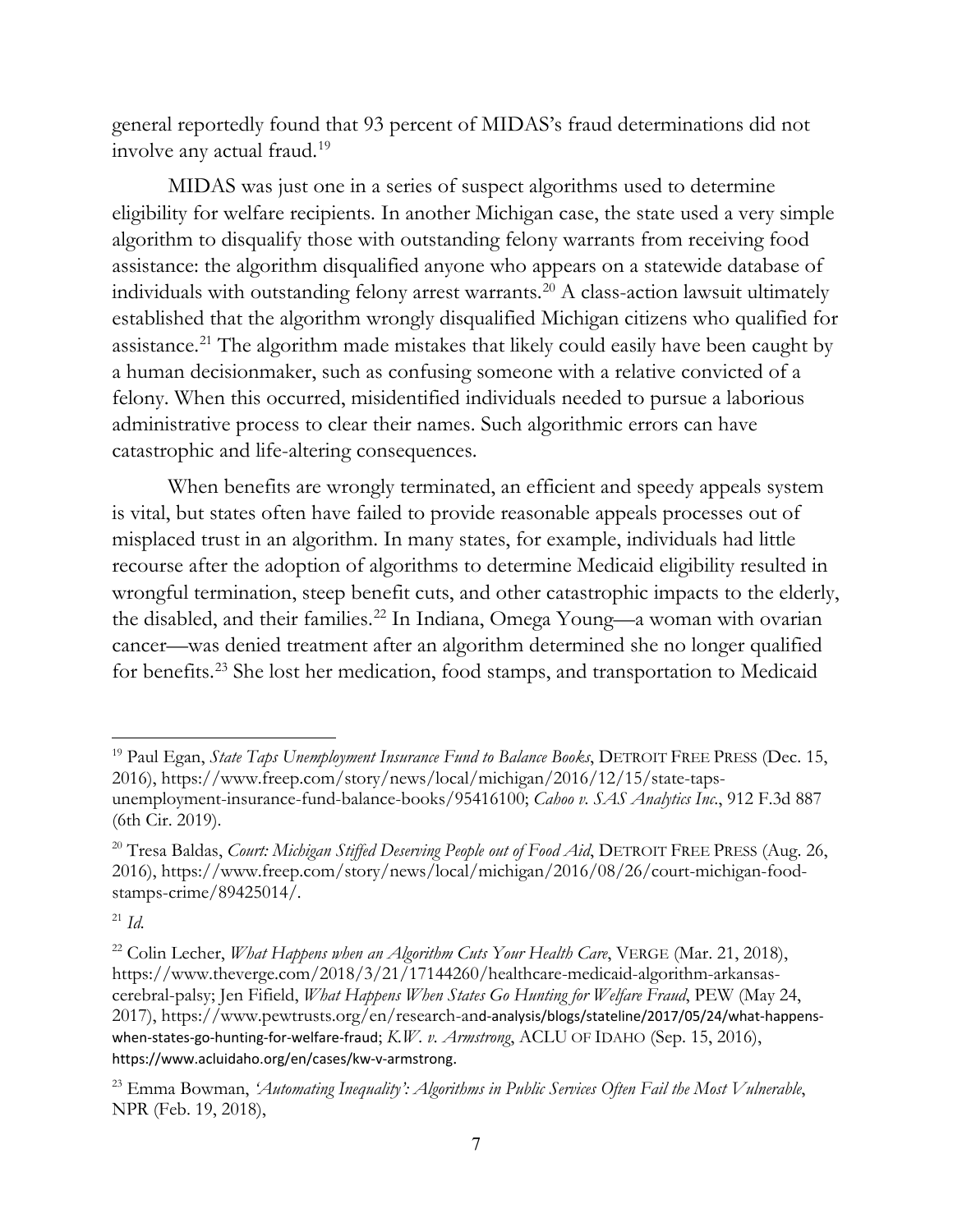appointments. By the time Young won her administrative appeal for wrongful termination, she had been dead for a day.[24](#page-11-0)

## **B. Algorithmic Bias**

While algorithms may provide significant efficiency advantages over human decision-making, absent thorough assessment and outcomes testing, their use risks injecting bias into agency decisions. This risk was also made clear in case studies involving policing and child protective services algorithms.

## *1. Criminal Justice and Policing*

Police departments around the country have adopted algorithmic tools to fight crime that frequently have had easily predictable racially disparate impacts.

For example, "hotspot" policing algorithms may lead to racially disparate encounters with the police. These algorithms are designed to predict the areas where there is a historically high rate of arrests, and are used by police departments to allocate their forces. However, a Black American is five times more likely to be stopped by police than a white American, and twice as likely to be arrested. As a result, an algorithm that uses arrest data as a baseline for police deployment decisions may predispose areas with higher shares of Black residents to more intense policing— and evidence suggests that some hotspot algorithms actually do have that effect.<sup>[25](#page-11-1)</sup> While there is nothing intrinsically problematic about policing areas with higher crime rates, using these algorithms has the unintended effect of making the police in the field more suspicious in these areas. Specifically, algorithms may "prime" police to think they are in greater danger of encountering criminals in areas the algorithm identifies as a hotspot, which results in more invasive policing than in other communities—residents in these communities are subject to aggressive police encounters that a majority-white neighborhood would not face.<sup>[26](#page-11-2)</sup>

[https://www.npr.org/sections/alltechconsidered/2018/02/19/586387119/automating-inequality](https://www.npr.org/sections/alltechconsidered/2018/02/19/586387119/automating-inequality-algorithms-in-public-services-often-fail-the-most-vulnerab)[algorithms-in-public-services-often-fail-the-most-vulnerab.](https://www.npr.org/sections/alltechconsidered/2018/02/19/586387119/automating-inequality-algorithms-in-public-services-often-fail-the-most-vulnerab)

<span id="page-11-0"></span><sup>24</sup> *Id*.

<span id="page-11-1"></span><sup>25</sup> Will Douglas Heaven, *Predictive Policing Algorithms Are Racist, They Need to Be Dismantled*, MIT TECH. REV. (July 17, 2020), [https://www.technologyreview.com/2020/07/17/1005396/predictive](https://www.technologyreview.com/2020/07/17/1005396/predictive-policing-algorithms-racist-dismantled-machine-learning-bias-criminal-justice)[policing-algorithms-racist-dismantled-machine-learning-bias-criminal-justice.](https://www.technologyreview.com/2020/07/17/1005396/predictive-policing-algorithms-racist-dismantled-machine-learning-bias-criminal-justice)

<span id="page-11-2"></span><sup>&</sup>lt;sup>26</sup> *Id.* (citing evidence suggesting that a hotspot algorithm "primes officers to expect trouble when on patrol, making them more likely to stop or arrest people there because of prejudice rather than need").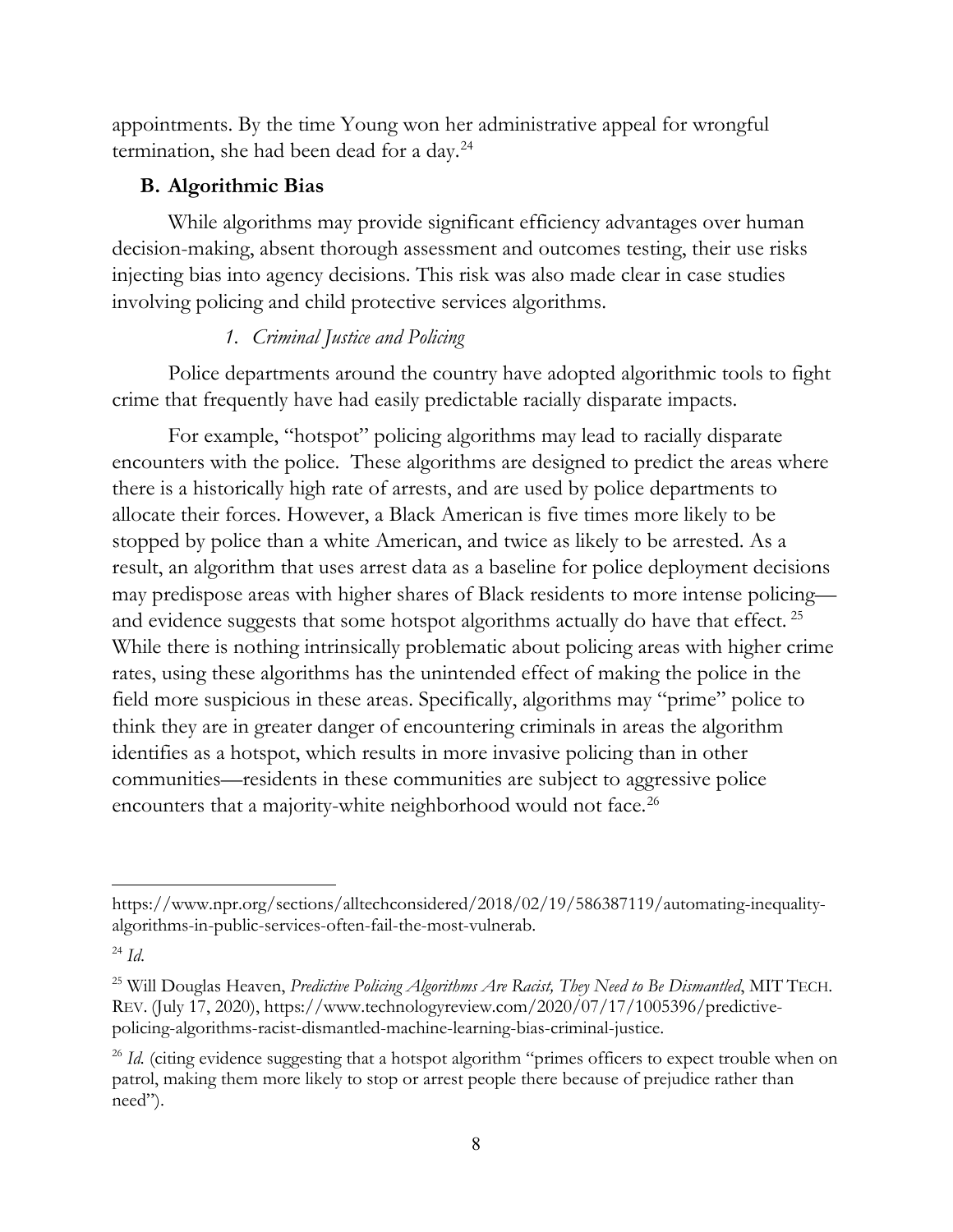The policing algorithms thus create a racist "runaway feedback loop."<sup>[27](#page-12-0)</sup> Research has shown that predictive policing algorithms that identify high-crime areas inflate the crime rates in the communities it identifies as hotspots.[28](#page-12-1) This occurs both because police sent to a particular region will be more likely to see crime there, and because the absence of police in areas designated as lower crime will report less crime in those areas than actually occurs.[29](#page-12-2) This skewed data gets fed back into the algorithm, which in turn predicts an ever higher relative crime rate in the area already identified as a hotspot. The problem iterates, resulting in a situation where, "even if crime rates in two neighborhoods are remarkably similar, if region A has a crime rate of 10% and region B has a crime rate of 11%, the update process will settle on region B with 100% probability."[30](#page-12-3) Given that pre-algorithm baseline crime rates are likely inflated for Black communities, use of these algorithms will predictably amplify racially disparate policing.

This problem is exacerbated by the data some policing algorithms use to classify areas as high-risk. For example, many policing algorithms use arrests or 9-1-1 calls as an indicator of crime, rather than actual convictions. A report by the Chicago Office of the Inspector General found that the city's police department "overly relied on arrest records to identify risk even where there was no further arrest or arrests did not lead to convictions."[31](#page-12-4) Predictably, the poorest and least white areas of the city had the highest number of emergency calls.

The bias in these algorithms was recently confirmed in a study conducted by two news organizations. They began by analyzing the impact of PredPol, discussed in Part 1.A.1, above, purchased by police in Plainfield, New Jersey in 2018 to predict where crime would likely happen. An analysis of its operation revealed stark bias

<span id="page-12-3"></span><sup>30</sup> *Id*. (internal quotation marks omitted).

<span id="page-12-0"></span><sup>&</sup>lt;sup>27</sup> Danielle Ensign et al, *Runaway Feedback Loops in Predictive Policing*, 81 PROCEEDINGS OF MACHINE LEARNING RESEARCH 1 (2018).

<span id="page-12-1"></span><sup>28</sup> *See* Kristian Lum and William Isaac, *To Predict and Serve?*, SIGNIFICANCE (2016), [https://www.fatml.org/schedule/2016/presentation/predict-and-serve.](https://www.fatml.org/schedule/2016/presentation/predict-and-serve)

<span id="page-12-2"></span><sup>29</sup> *See* Renata M. O'Donnell, *Challenging Racist Predictive Policing Algorithms Under the Equal Protection Clause*, 94 N.Y.U. L. REV. 545, 563-64 (2019), [https://www.nyulawreview.org/wp](https://www.nyulawreview.org/wp-content/uploads/2019/06/NYULawReview-94-3-ODonnell.pdf)[content/uploads/2019/06/NYULawReview-94-3-ODonnell.pdf.](https://www.nyulawreview.org/wp-content/uploads/2019/06/NYULawReview-94-3-ODonnell.pdf)

<span id="page-12-4"></span><sup>&</sup>lt;sup>31</sup> Tim Lau, Predictive Policing Explained, Brennan Center (Apr. 1, 2020), [https://www.brennancenter.org/our-work/research-reports/predictive-policing-explained;](https://www.brennancenter.org/our-work/research-reports/predictive-policing-explained) Joseph Ferguson, *Advisory Concerning the Chicago Police Department's Predictive Risk Models*, CITY OF CHICAGO OFFICE OF INSPECTOR GENERAL (Jan. 2020), [https://igchicago.org/wp-content/uploads/2020/01/OIG-](https://igchicago.org/wp-content/uploads/2020/01/OIG-Advisory-Concerning-CPDs-Predictive-Risk-Models-.pdf)[Advisory-Concerning-CPDs-Predictive-Risk-Models-.pdf](https://igchicago.org/wp-content/uploads/2020/01/OIG-Advisory-Concerning-CPDs-Predictive-Risk-Models-.pdf).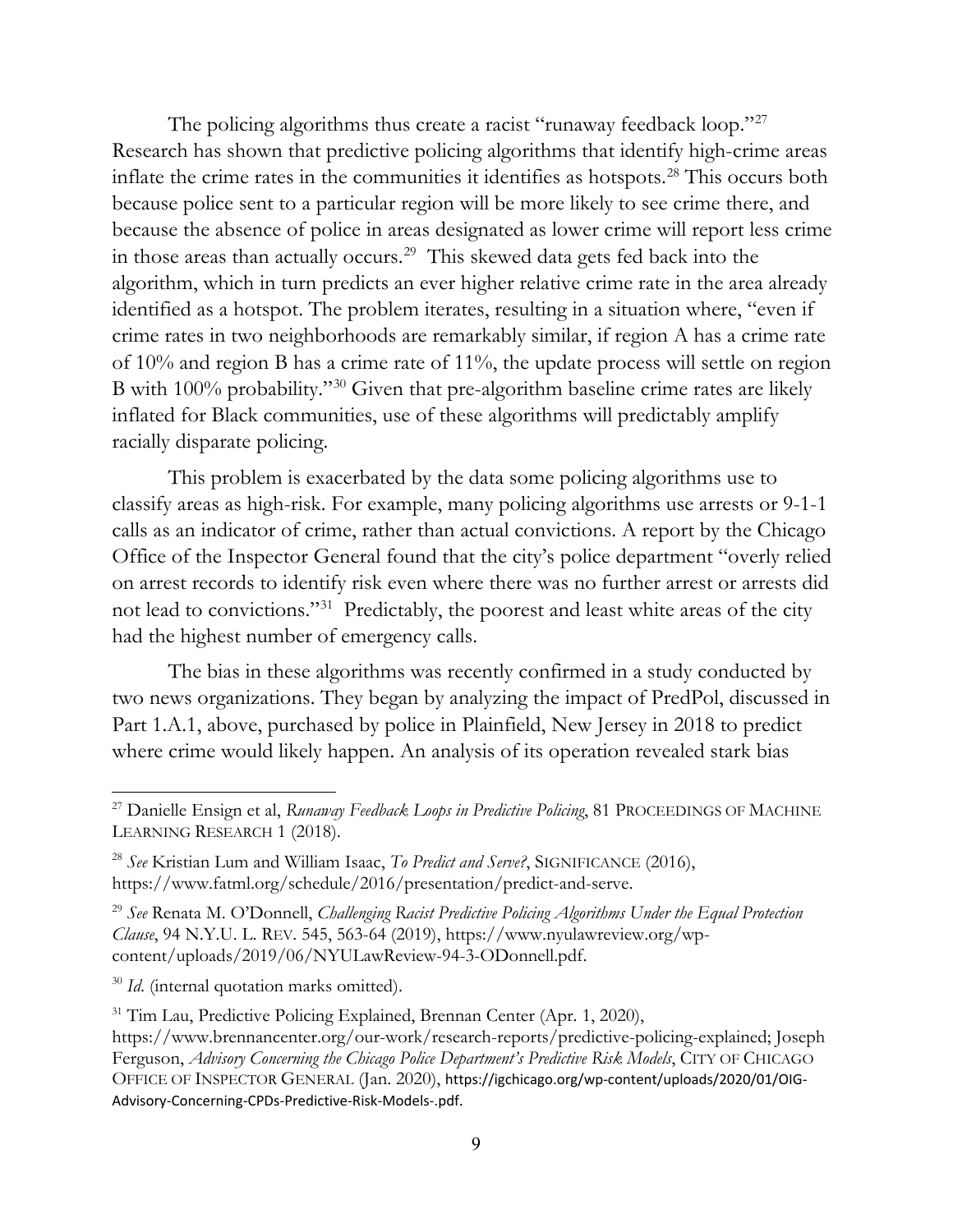resulting in a skewed allocation of resources caused by use of the algorithm. For example, comparing two neighborhoods of roughly equal size less than a mile apart over the same period of time, the software predicted 11 crimes in the more predominately white neighborhood and predicted 1,940 crimes in the neighborhood with more minorities. The news organizations then analyzed more than 5 million predictions made by the software, and it consistently predicted less crime in populations with a higher percentage of white residents.[32](#page-13-0) In these cases, the underlying data used by the algorithm compounds existing inequalities, even when there are no criminal convictions that would provide the best evidence of whether an area is high-crime.

## *2. Child Protective Services and Foster Care*

Studies have repeatedly shown that Black and Native American children are far more likely to have contact with Child Protective Services (CPS) than white children. Black and Native American families are almost twice as likely as white families to face a CPS investigation, foster care, and termination of parental rights.<sup>[33](#page-13-1)</sup> In some states, Native American children are four to eleven times more likely to be placed in foster care than white children.<sup>[34](#page-13-2)</sup> In an attempt to combat these disparities, some reformers have argued that using algorithms will reduce the racial disparities present in the child welfare system.<sup>[35](#page-13-3)</sup> In one high-profile case, however, biased algorithms exacerbated the problem.

<span id="page-13-2"></span><sup>34</sup> *Disproportionate Representation of Native Americans in Foster Care Across United States*, POTAWATOMI NATION (Apr. 6, 2021), [https://www.potawatomi.org/blog/2021/04/06/disproportionate](https://www.potawatomi.org/blog/2021/04/06/disproportionate-representation-of-native-americans-in-foster-care-across-united-states)[representation-of-native-americans-in-foster-care-across-united-states;](https://www.potawatomi.org/blog/2021/04/06/disproportionate-representation-of-native-americans-in-foster-care-across-united-states) Stephen Pevar, I*n South Dakota, Officials Defied a Federal Judge and Took Indian Kids Away From Their Parents in Rigged Proceedings*, ACLU (Feb. 22, 2017), [https://www.aclu.org/blog/racial-justice/american-indian-rights/south-dakota-officials](https://www.aclu.org/blog/racial-justice/american-indian-rights/south-dakota-officials-defied-federal-judge-and-took)[defied-federal-judge-and-took](https://www.aclu.org/blog/racial-justice/american-indian-rights/south-dakota-officials-defied-federal-judge-and-took).

<span id="page-13-3"></span><sup>35</sup> Daniel Heimpel, *Can Predictive Analytics Root Out the Social Workers Most Likely to Break up Black Families?*, IMPRINT (June 19, 2019), [https://imprintnews.org/news-2/can-predictive-analytics-root-](https://imprintnews.org/news-2/can-predictive-analytics-root-out-removal-happy-social-workers/35650)

<span id="page-13-0"></span><sup>32</sup> Aran Sankin, et. al*.*, *Crime Predictions Software Promised to be Free of Biases. New Data Shows It Perpetuates Them*, MARKUP (Dec. 2, 2021), [https://themarkup.org/prediction-bias/2021/12/02/crime](https://themarkup.org/prediction-bias/2021/12/02/crime-prediction-software-promised-to-be-free-of-biases-new-data-shows-it-perpetuates-them)[prediction-software-promised-to-be-free-of-biases-new-data-shows-it-perpetuates-them.](https://themarkup.org/prediction-bias/2021/12/02/crime-prediction-software-promised-to-be-free-of-biases-new-data-shows-it-perpetuates-them)

<span id="page-13-1"></span><sup>33</sup> Emily Putnam-Hornstein et al., *Cumulative Rates of Child Protection Involvement and Terminations of Parental Rights in a California Birth Cohort, 1999–2017*, 111 AM. J. PUB. HEALTH 1157 (2021), [https://ajph.aphapublications.org/doi/pdf/10.2105/AJPH.2021](https://ajph.aphapublications.org/doi/pdf/10.2105/AJPH.2021.306214).306[214](https://ajph.aphapublications.org/doi/pdf/10.2105/AJPH.2021.306214); *New Study Confirms High Prevalence of Investigations, Loss of Parental Rights,* IMPRINT (APR. 22, 2021), [https://imprintnews.org/youth](https://imprintnews.org/youth-services-insider/study-high-prevalence-investigations-loss-parental-rights/53687)[services-insider/study-high-prevalence-investigations-loss-parental-rights/53687](https://imprintnews.org/youth-services-insider/study-high-prevalence-investigations-loss-parental-rights/53687); Emnet Almedom et al., *Algorithms and Child Welfare: The Disparate Impact of Family Surveillance in Risk Assessment Technologies*, BERKELEY PUB. POL'Y J. (Feb. 2, 2021), [https://bppj.berkeley.edu/2021/02/02/algorithms-and-child](https://bppj.berkeley.edu/2021/02/02/algorithms-and-child-welfare-the-disparate-impact-of-family-surveillance-in-risk-assessment-technologies)[welfare-the-disparate-impact-of-family-surveillance-in-risk-assessment-technologies](https://bppj.berkeley.edu/2021/02/02/algorithms-and-child-welfare-the-disparate-impact-of-family-surveillance-in-risk-assessment-technologies).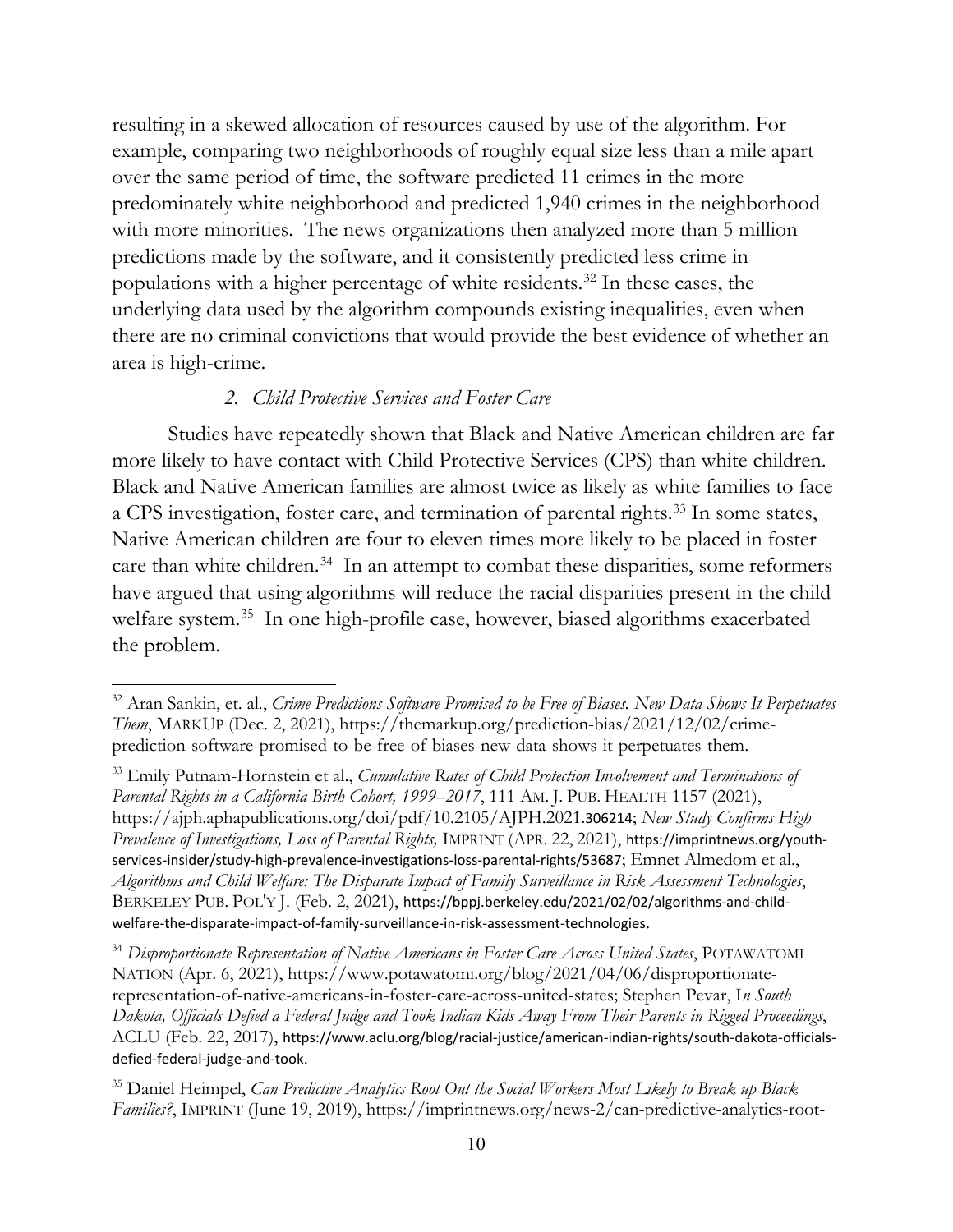The Allegheny Family Screening Tool (AFST), a new tool used in Pennsylvania, has faced criticism for bias and effectiveness.<sup>[36](#page-14-0)</sup> For one, the tool has a consistent and clear bias against the poor. In part, this is due to the data on which the algorithm's decision-making is based. Much of the data comes from a family's interaction with public agencies. The AFST uses an average of 800 records for each resident of the county; however, some residents have far more data than others. For example, the algorithm uses poverty-related variables when calculating a child's risk factor for neglect. However, the factors to determine neglect – including lack of healthcare, food, homelessness, or a parent's absence at work – frequently overlap with the consequences of poverty.[37](#page-14-1) Indicators of neglect and poverty can overlap, but there is a large difference between deliberate abuse and abject poverty. One report concluded that "AFST mostly just reports how many public resources families have consumed."[38](#page-14-2) Medicaid, food stamps, SSI, and geographic neighborhood data (correlated with poverty) are among the many poverty-related variables used by the AFST to calculate a child's risk score.<sup>[39](#page-14-3)</sup> After all, the government has the most data on those types of families most likely to come in contact with government agencies.<sup>[40](#page-14-4)</sup> The algorithm's reliance on this data thus created a substantial risk that it discriminated against the poor.<sup>[41](#page-14-5)</sup>

<span id="page-14-1"></span><sup>37</sup> *Id*.

<span id="page-14-2"></span><sup>38</sup> *Id.*

<span id="page-14-3"></span><sup>39</sup> *Id.*

[out-removal-happy-social-workers/35650;](https://imprintnews.org/news-2/can-predictive-analytics-root-out-removal-happy-social-workers/35650) Susan Wandalowski, *Your View by Northampton Human Services Department: How an Algorithm Will Help Keep Families Together*, MORNING CALL (Apr. 11, 2021), [https://www.mcall.com/opinion/mc-opi-software-tool-child-welfare-wandalowski-20210411](https://www.mcall.com/opinion/mc-opi-software-tool-child-welfare-wandalowski-20210411-h4qw5whgura2faetmcohrrkjva-story.html) [h4qw5whgura2faetmcohrrkjva-story.html](https://www.mcall.com/opinion/mc-opi-software-tool-child-welfare-wandalowski-20210411-h4qw5whgura2faetmcohrrkjva-story.html).

<span id="page-14-0"></span><sup>36</sup> Virginia Eubanks, *A Child Abuse Prediction Model Fails Poor Families*, WIRED (Jan. 15, 2018), [https://www.wired.com/story/excerpt-from-automating-inequality.](https://www.wired.com/story/excerpt-from-automating-inequality)

<span id="page-14-4"></span><sup>40</sup> *Id. See also* Kim Strong, *Computer Program Aimed at Predicting Child Abuse Debated*, YORK DAILY REC. (July 10, 2021),<https://apnews.com/article/child-abuse-b9e948bba66efe03b9a06a023f2e00b8> ("The data that's used for algorithms is primarily public data, so the poor family using government services for food, housing, drug and alcohol counseling and mental health treatment will have much more data in the public sphere than a wealthier family using private insurance for counseling and treatment.").

<span id="page-14-5"></span><sup>&</sup>lt;sup>41</sup> It bears noting that these criticisms of the AFST were possible only because the algorithm was more transparent than most algorithms provided by private-sector companies. *See* Part 1.C, *infra*.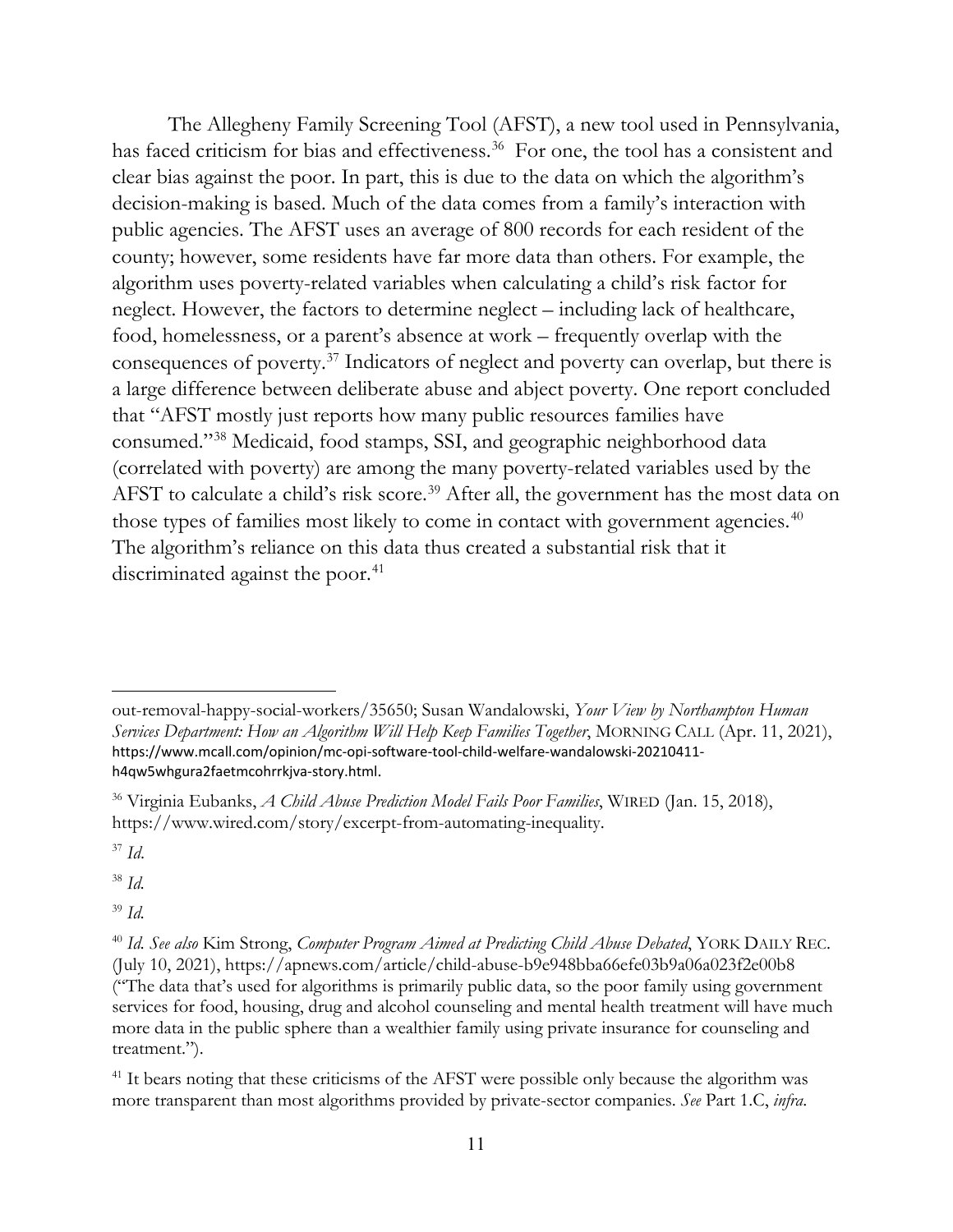## **C. Lack of Transparency in the Acquisition and Operation of Algorithms**

A general lack of transparency surrounding the decision to acquire an algorithm compounds already significant concerns about the effectiveness and bias of algorithms used in government. Both the procurement procedures for algorithm acquisition and the contents of algorithms themselves are often shrouded in secrecy. Procurement problems arise when states and localities have acquired algorithms in ways that bypass the normal processes. Transparency in procurement promotes competition among vendors, requires government justification of its purchasing decisions, and invites public scrutiny, making the adoption of ineffective or dangerous algorithms less likely. Procurement secrecy, by contrast, facilitates the deployment of algorithms without adequate vetting and justification. Likewise, trade secret protections prevents the public, and sometimes even the agency, from evaluating if the algorithm is biased or ineffective.

Illinois's decision in 2017 to abandon the Mindshare algorithm, discussed above, provides a window into the importance of procurement procedures. Illinois had adopted the proprietary algorithm under questionable circumstances—a no-bid contract that the Illinois Department of Children and Family Services (DCFS) misclassified as a grant, so that it "avoided state bidding transparency requirements, making it impossible to determine if Illinois could have obtained the same services from local companies at a lower cost, a requirement of the state's procurement."[42](#page-15-0) It abandoned the untested algorithm a year later.<sup>[43](#page-15-1)</sup>

New Orleans's experience with a predictive policing algorithm provides another example of how bypassing typical procurement processes can inhibit algorithmic accountability. Palantir, a firm that has attracted controversy over its aggressive efforts to amass data on U.S. citizens,<sup>[44](#page-15-2)</sup> offered New Orleans its experimental predictive policing software for free in order to give Palantir an opportunity to test the product on New Orleans citizens. The New Orleans police department and the mayor's office entered into an agreement with Palantir to use its algorithm without public disclosure or consultation with other stakeholders. This

<span id="page-15-0"></span><sup>42</sup> David Jackson & Gary Marx, *Data mining program designed to predict child abuse proves unreliable, DCFS says*, CHICAGO TRIBUNE (Dec. 6, 2017), [https://www.chicagotribune.com/investigations/ct-dcfs](https://www.chicagotribune.com/investigations/ct-dcfs-eckerd-met-20171206-story.html)[eckerd-met-20171206-story.html.](https://www.chicagotribune.com/investigations/ct-dcfs-eckerd-met-20171206-story.html)

<span id="page-15-1"></span><sup>43</sup> *Id*.

<span id="page-15-2"></span><sup>44</sup> Ali Winston, *Palantir Has Secretly Been Using New Orleans to Test Its Predictive Policing Technology*, THE VERGE (Feb. 27, 2018), [https://www.theverge.com/2018/2/27/17054740/palantir-predictive](https://www.theverge.com/2018/2/27/17054740/palantir-predictive-policing-tool-new-orleans-nopd)[policing-tool-new-orleans-nopd.](https://www.theverge.com/2018/2/27/17054740/palantir-predictive-policing-tool-new-orleans-nopd)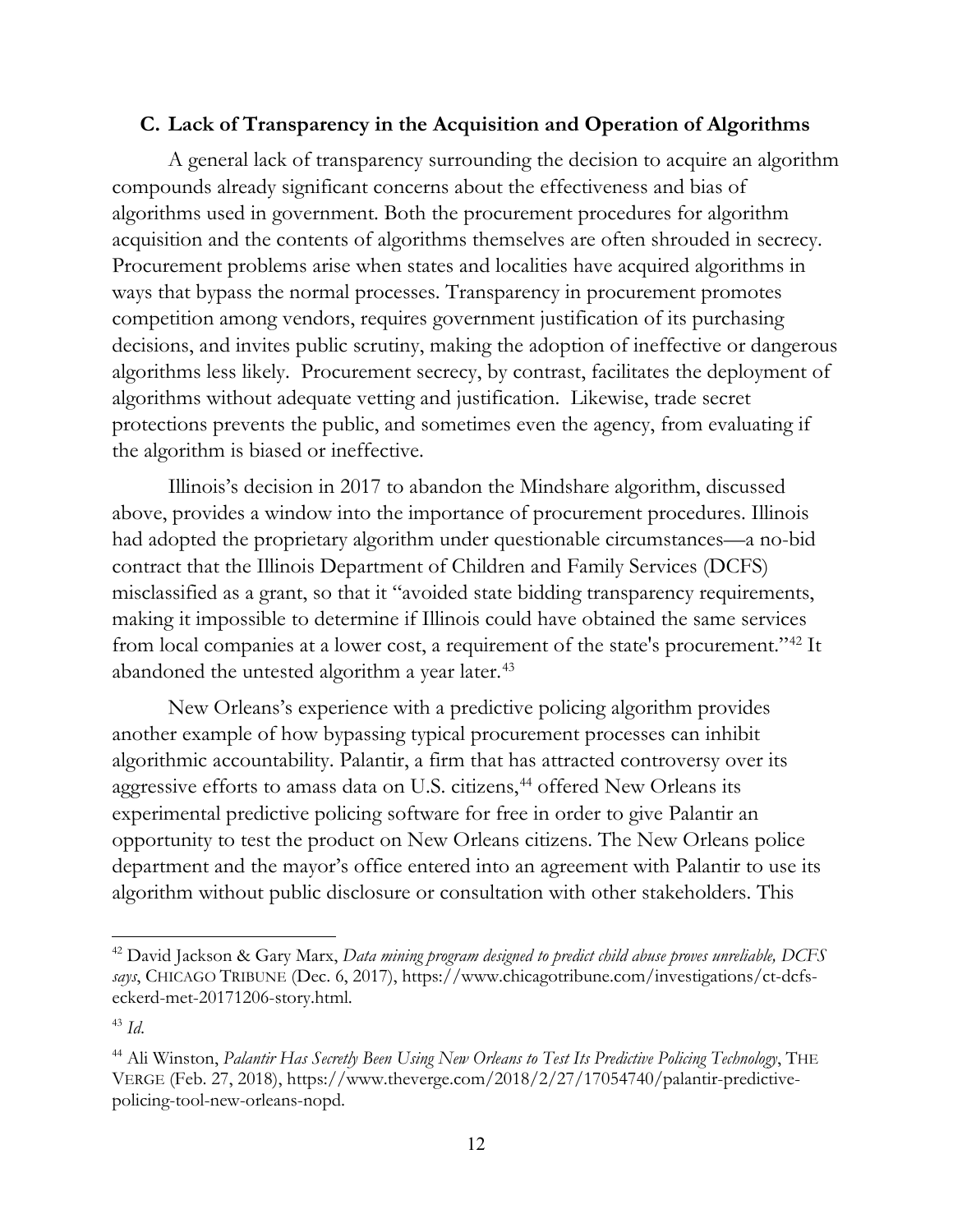relationship apparently led New Orleans to give Palantir free access to criminal and non-criminal data to train its software, a move that could undermine its citizens' privacy interests. [45](#page-16-0) By characterizing the acquisition of the algorithm as philanthropic rather than commercial, they evaded the ordinary procurement process. Secrecy about the acquisition and deployment of the algorithm inhibited ordinary channels of accountability so much that, when *The Verge* contacted New Orleans city council members in 2018, after the program had been operating for six years, none of them knew of the program's existence.<sup>[46](#page-16-1)</sup> The city then announced it was abandoning the algorithm a mere two weeks after *The Verge*'s story broke.[47](#page-16-2) This example illustrates the importance of transparency about the acquisition and use of algorithms to facilitate scrutiny and monitoring, both by the public and by regulators.

These examples likely are not isolated. Individual agencies are the natural testing ground for algorithms designed for government use, as data is needed to test the algorithm. The first agencies to use an algorithm will justifiably be skeptical of their efficacy. These facts combined may well lead agencies to serve as pilots for the algorithm at no cost, thereby bypassing ordinary procurement processes—as discussed in Part 2, this appears to be how Connecticut acquired use of the Mindshare algorithm. While this may be a financial boon for an agency, lack of oversight prevents the public from evaluating any flaws the untested algorithm might have.

Aside from such procurement irregularities, the commercial acquisition of algorithms by government agencies can pose fundamental obstacles to transparency due to their proprietary nature. Secrecy about the workings of an algorithm usually flows from trade secret claims made by developers of proprietary algorithms and makes monitoring the performance of algorithms particularly difficult. If a vendor claims trade secret in an algorithm, its workings will be shielded from disclosure under freedom of information laws.[48](#page-16-3) A lack of information about the factors used by an algorithm impedes efforts to assess their reliability and effectiveness, and thus some

<span id="page-16-0"></span><sup>45</sup> *Id*.

<span id="page-16-1"></span><sup>&</sup>lt;sup>46</sup> *Id.* (noting that "[t]he Palantir partnership would have likely received more scrutiny from the city council had it been itemized in a budget").

<span id="page-16-2"></span><sup>47</sup> Ali Winston, *New Orleans Ends its Palantir Predictive Policing Program* THE VERGE (Mar. 15, 2018), [https://www.theverge.com/2018/3/15/17126174/new-orleans-palantir-predictive-policing](https://www.theverge.com/2018/3/15/17126174/new-orleans-palantir-predictive-policing-program-end)[program-end.](https://www.theverge.com/2018/3/15/17126174/new-orleans-palantir-predictive-policing-program-end)

<span id="page-16-3"></span><sup>48</sup> *See* Part 2, *infra* (discussing proprietary algorithms in use by Connecticut agencies).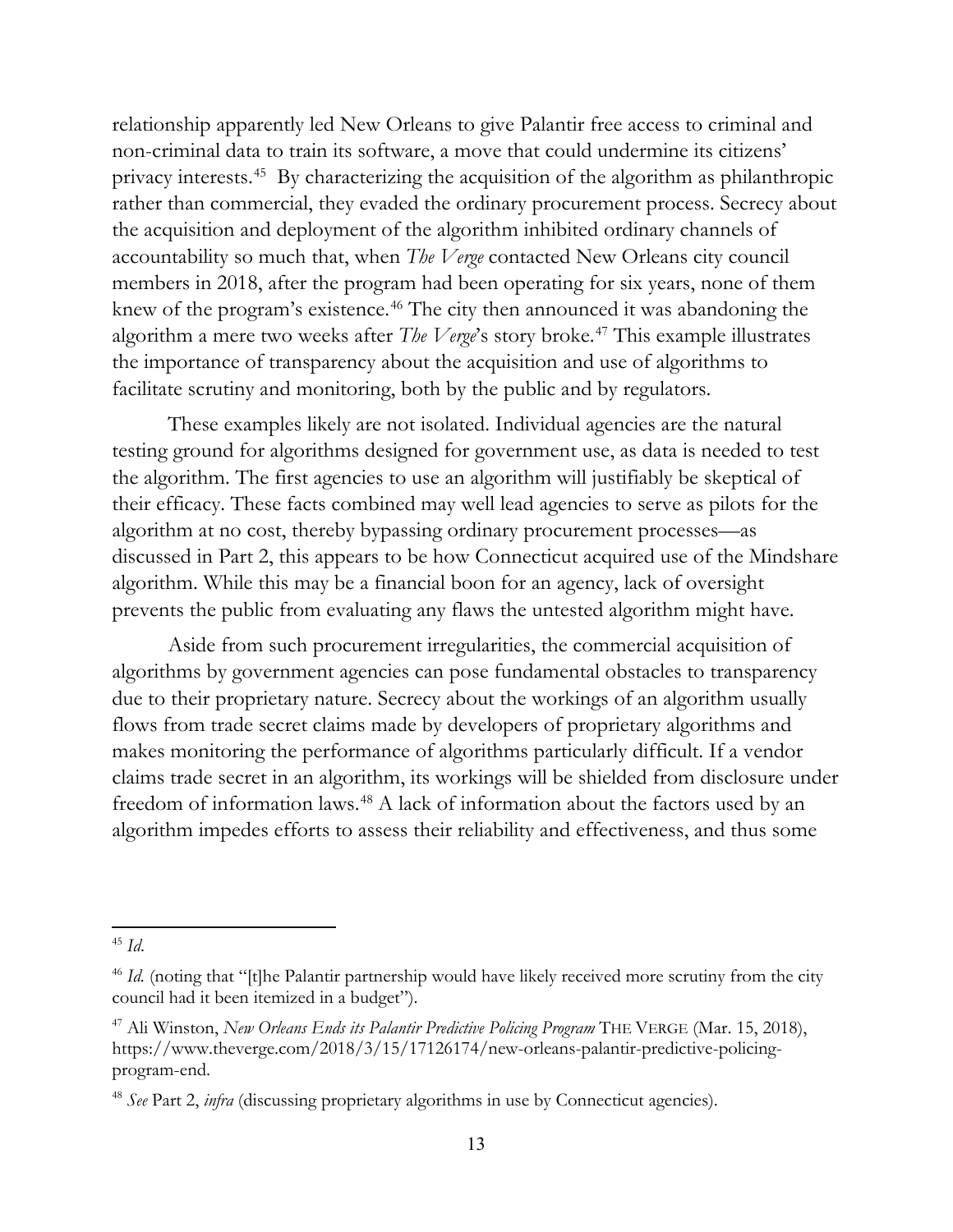scholars argue that algorithms used by state agencies, particularly in the criminal context, should necessarily be subject to public disclosure.<sup>[49](#page-17-0)</sup>

Trade secret protection may be so strong as to prevent the government from performing necessary oversight. For instance, the Dutch Ministry of Social Affairs and Employment used an algorithm called System Risk Identification (SRI) to help identify meritless claims for unemployment benefits, but the algorithm's proprietary nature prevented meaningful investigation of its efficacy: "In 2019, a city council hearing with the social ministry abruptly ended when members of the city government wouldn't sign nondisclosure agreements before receiving a briefing about how the system works."<sup>[50](#page-17-1)</sup> Without access to even general information about the criteria on which an algorithm relies and the underlying data on which it draws, human oversight is unlikely to be effective.

A lack of transparency about the criteria on which on which an algorithm relies certainly impedes efforts to promote algorithmic accountability. The Allegheny Family Screening Tool, discussed above,<sup>[51](#page-17-2)</sup> is more accountable than other child protection algorithms in large part because of the transparency of its code: "It is owned by the county. Its workings are public. Its criteria are described in academic publications and picked apart by local officials."[52](#page-17-3) While transparency alone is not sufficient to yield adequate algorithmic accountability, its absence creates a substantial risk that an algorithm will be inadequately tested and evaluated. It is important to caution, however, that operational biases are not likely to be visible from an algorithm's source code alone, and broader scrutiny of its operation will be required to detect disparate impacts.[53](#page-17-4) Indeed, the AFST still likely produces disparate impacts due to biases in the

<span id="page-17-0"></span><sup>49</sup> *See* Alyssa M. Carlson, *The Need for Transparency in the Age of Predictive Sentencing Algorithms*, 103 IOWA L. REV. 303 (2017), [https://ilr.law.uiowa.edu/print/volume-103-issue-1/the-need-for-transparency](https://ilr.law.uiowa.edu/print/volume-103-issue-1/the-need-for-transparency-in-the-age-of-predictive-sentencing-algorithms/)[in-the-age-of-predictive-sentencing-algorithms/.](https://ilr.law.uiowa.edu/print/volume-103-issue-1/the-need-for-transparency-in-the-age-of-predictive-sentencing-algorithms/)

<span id="page-17-1"></span><sup>50</sup> Cade Menz & Adam Satariano, *An Algorithm That Grants Freedom, or Takes It Away*, N.Y. TIMES (Feb. 6, 2020), [https://www.nytimes.com/2020/02/06/technology/predictive-algorithms](https://www.nytimes.com/2020/02/06/technology/predictive-algorithms-crime.html)[crime.html.](https://www.nytimes.com/2020/02/06/technology/predictive-algorithms-crime.html)

<span id="page-17-2"></span><sup>51</sup> *See* Part 1.B.2, *supra*.

<span id="page-17-3"></span><sup>52</sup> Dan Hurley, *Can an Algorithm Tell When Kids Are in Danger?*, N. Y. TIMES (Jan. 2, 2018), [https://www.nytimes.com/2018/01/02/magazine/can-an-algorithm-tell-when-kids-are-in](https://www.nytimes.com/2018/01/02/magazine/can-an-algorithm-tell-when-kids-are-in-danger.html)[danger.html.](https://www.nytimes.com/2018/01/02/magazine/can-an-algorithm-tell-when-kids-are-in-danger.html)

<span id="page-17-4"></span><sup>53</sup> *See* Part 1.D, *infra*.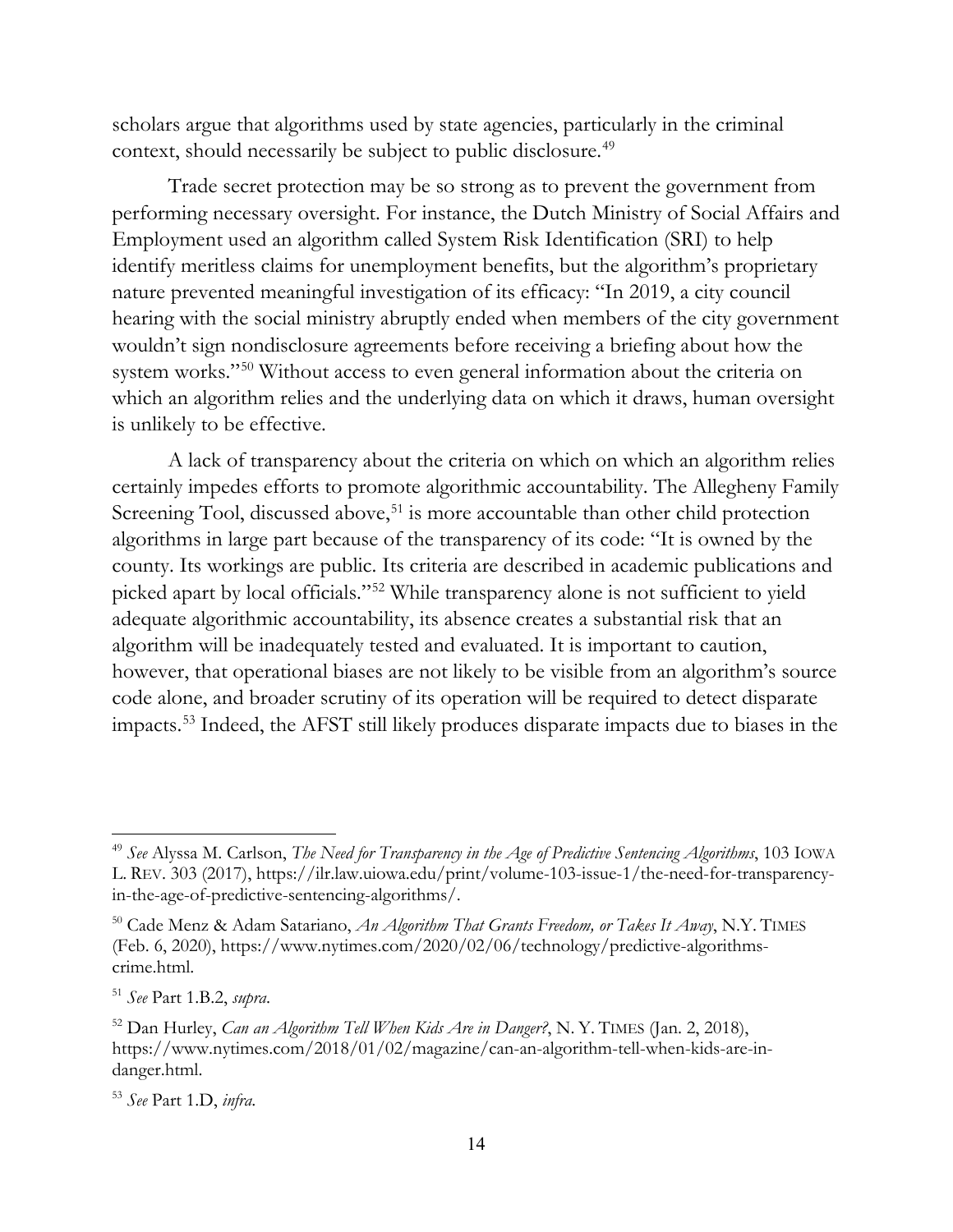data it draws on.[54](#page-18-0) Nevertheless, transparency about the algorithm's workings makes it easier to corroborate such a claim.

The efficacy of human oversight will largely depend on the extent to which overseers can deploy techniques to assess the accuracy and fairness of the operation of algorithms.[55](#page-18-1) Doing so depends on at least minimal transparency about algorithmic criteria, the data on which the algorithm draws, and the output of the algorithm. Secrecy about these factors will undermine the ability of human monitors to pursue accountability in meaningful ways. Meaningful accountability will not necessarily require absolute transparency about algorithms' source code, as long as sufficient information is provided to monitors to enable meaningful evaluation.<sup>[56](#page-18-2)</sup> For instance, it might be sufficient for the state to provide a description of the factors that the algorithm considers rather than the full source code. But trade secret protection can mean that algorithmic criteria are described in such vague terms that it is difficult to draw meaningful inferences about an algorithm's workings.<sup>[57](#page-18-3)</sup> And a description of the factors on which an algorithm relies will not be sufficient to detect biases arising from training data.

## **D. The Human Element: Administrative Discretion**

Algorithmic secrecy is a significant obstacle to the accountable and fair administration of algorithms. Absent transparency, human decision-makers lack information they need to scrutinize the performance of algorithms, assess the reliability of their output, and justify reliance upon them. But there can also be accountability deficits arising from procedural ambiguity and non-transparency about the way agencies deploy algorithms. These deficits arise largely from the public perception of algorithms as accurate decision-makers, allowing humans to offload responsibility for their own discretionary decisions.

Predictive policing, an area in which many municipalities have made use of algorithms, provides illustrative examples of the defects introduced by human discretion. Human administration of an algorithm can introduce additional biases and caprice into its execution, and conversely the halo provided by an algorithm can both

<span id="page-18-0"></span><sup>54</sup> *See* Part 1.B.2, *supra*.

<span id="page-18-1"></span><sup>55</sup> Joshua A. Kroll et al., *Accountable Algorithms*, 165 U. PENN. L. REV. 633, 637 (2017), [https://scholarship.law.upenn.edu/cgi/viewcontent.cgi?article=9570&context=penn\\_law\\_review.](https://scholarship.law.upenn.edu/cgi/viewcontent.cgi?article=9570&context=penn_law_review)

<span id="page-18-2"></span><sup>56</sup> *Id*. *See also* Part 3, *infra* (discussing proposals for independent oversight of government algorithms).

<span id="page-18-3"></span><sup>57</sup> *See* Part 2.B, *infra* (discussing the limitations of the information Connecticut's Department of Education provided regarding the factors considered by its Regional School Choice System).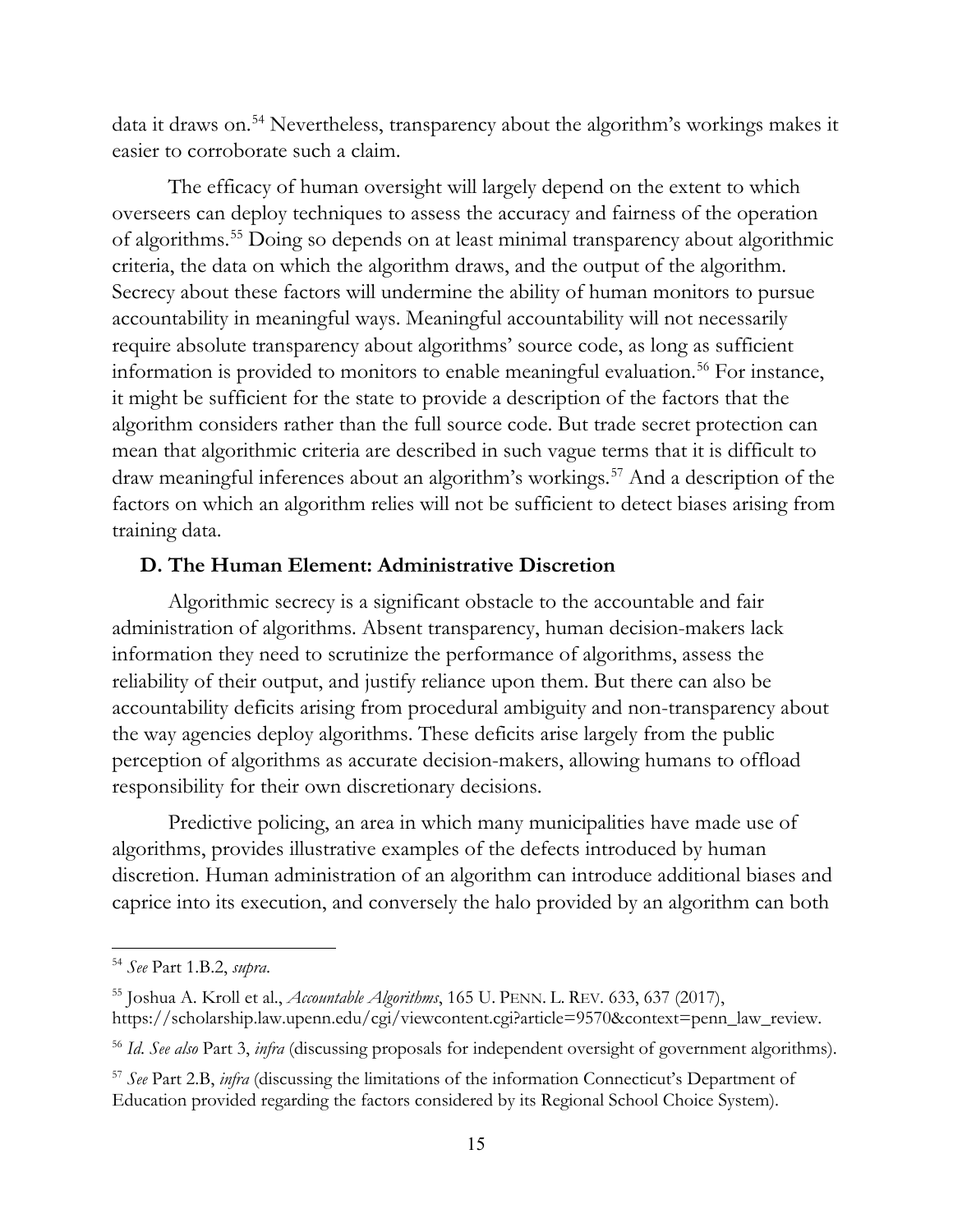disguise arbitrary administrative action and encourage humans to rely on the algorithm more than is justified. [58](#page-19-0) Illustrating all these problems, Chicago's Strategic Subject List, known colloquially as the "heat list," purported to identify individuals at heightened risk of involvement in shootings. Police invoked the algorithm to gain credibility, even though it turned out not to be particularly accurate and to do little to constrain human discretion.[59](#page-19-1) In effect, "[c]ops would just use the list as a way to target people."[60](#page-19-2) A review by the Inspector General of the Los Angeles Police Department found significant disparities in the administration of the LAPD's predictive policing algorithms, PredPol and LASER, by different departments across the city.[61](#page-19-3) As a result of the investigation, LAPD stopped using LASER in 2019.

Similar problems occur in other contexts where procedures permit human discretion to supplant algorithmic recommendations. For instance, risk assessment tools implemented to guide bail determinations are only as effective as the judgment of the human beings who administer them.[62](#page-19-4) If human administrators have the power simply to overrule an algorithm's recommendation, then administrative decisions may fail to reflect the performance of the algorithm, instead reflecting the very flaws in judgment that algorithmic decision-making is supposed to mitigate. Even if the algorithm provides highly accurate recommendations, the results of the process in which it is used may be defective simply because people can disregard it. Moreover, when people overrule algorithmic recommendations at a high rate, it is difficult to judge the performance of the algorithm or to assess its value as an input into human

<span id="page-19-0"></span><sup>58</sup> John Zerilli et al., *Algorithmic Decision-Making and the Control Problem*, 29 MINDS AND MACHINES 555 (2019); Angelika Adensamer et al., *"Computer Says No": Algorithmic Decision Support and Organisational Responsibility*, J. RESPONSIBILITY TECH. (2021),

<https://www.sciencedirect.com/science/article/pii/S266665962100007X>; DAVID FREEMAN ENGSTROM ET AL., GOVERNMENT BY ALGORITHM: ARTIFICIAL INTELLIGENCE IN FEDERAL ADMINISTRATIVE AGENCIES (2020), <https://www-cdn.law.stanford.edu/wp-content/uploads/2020/02/ACUS-AI-Report.pdf>.

<span id="page-19-1"></span><sup>59</sup> Jessica Saunders, Priscilla Hunt & John S. Hollywood, *Predictions Put into Practice: A Quasi-Experimental Evaluation of Chicago's Predictive Policing Pilot*, 12 J. EXPER. CRIM. 347 (2016).

<span id="page-19-2"></span><sup>60</sup> Matt Stroud, *Heat Listed*, THE VERGE (May 24, 2021), [https://www.theverge.com/22444020/chicago-pd-predictive-policing-heat-list.](https://www.theverge.com/22444020/chicago-pd-predictive-policing-heat-list)

<span id="page-19-3"></span><sup>&</sup>lt;sup>61</sup> Martin Macias Jr, *Audit Finds LAPD Predictive Policing Programs Lack Oversight*, COURTHOUSE NEWS SERVICE (Mar. 8, 2019), [https://www.courthousenews.com/audit-finds-lapd-predictive-policing](https://www.courthousenews.com/audit-finds-lapd-predictive-policing-programs-lack-oversight/)[programs-lack-oversight/.](https://www.courthousenews.com/audit-finds-lapd-predictive-policing-programs-lack-oversight/)

<span id="page-19-4"></span><sup>62</sup> *See* Megan Stevenson, *Assessing Risk Assessment in Action*, 103 MINN. L. REV. 303, 373 (2018), [https://scholarship.law.umn.edu/cgi/viewcontent.cgi?article=1057&context=mlr](https://scholarship.law.umn.edu/cgi/viewcontent.cgi?article=1057&context=mlr%20) (observing that "judges . . . deviated from the action-directives associated with the risk assessment more often than not").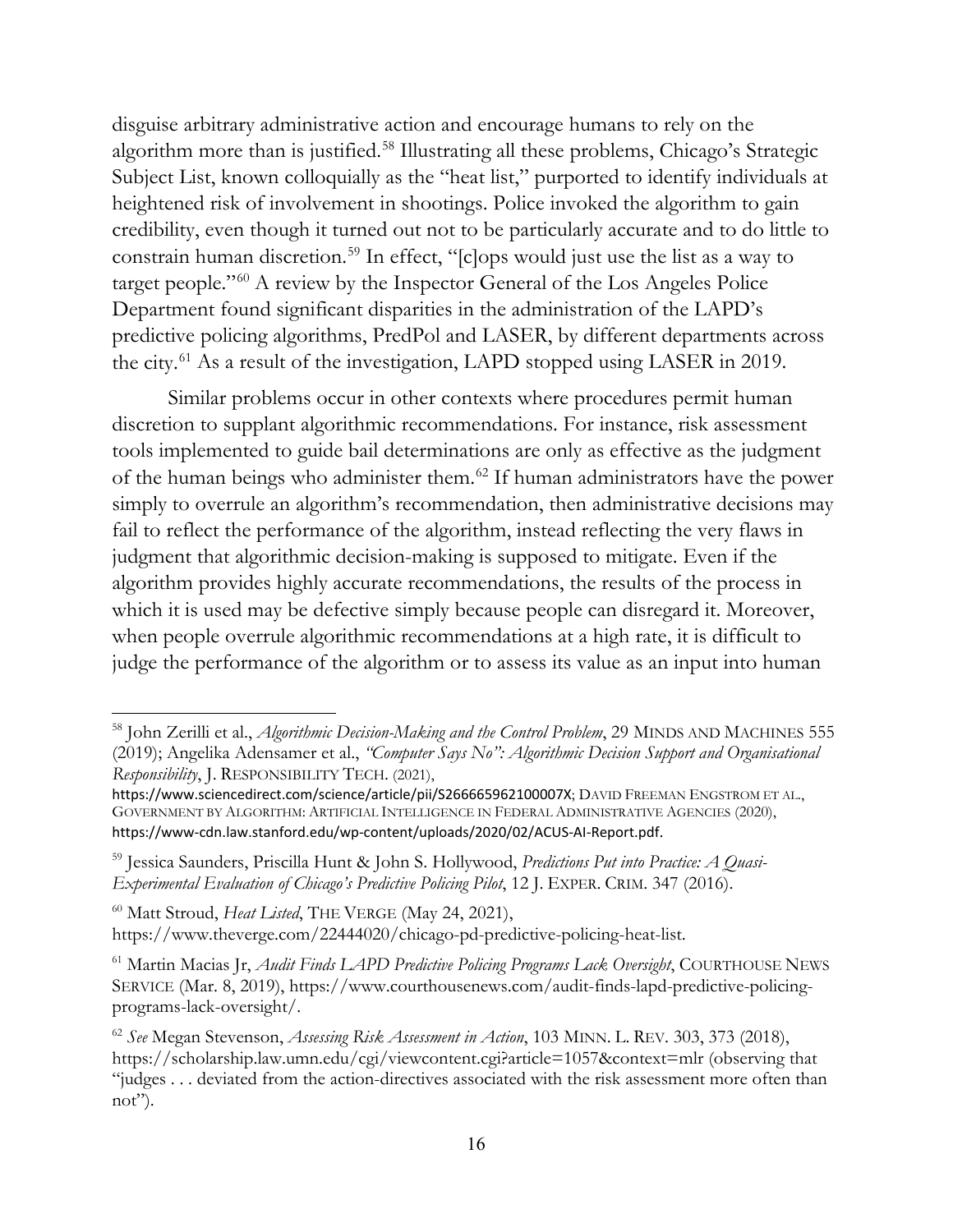judgment.<sup>[63](#page-20-0)</sup> In such contexts, the use of an algorithm may provide unwarranted legitimacy, if the algorithm is thought to improve accuracy and reduce bias but in fact the algorithm fails to constrain human discretion in practice.

# **PART 2: OBSTACLES TO ALGORITHMIC ACCOUNTABILITY UNDER CURRENT FOI LAW: A CONNECTICUT STUDY**

Connecticut is not immune to possible algorithmic pathologies, such as potential bias and ineffectiveness, lack of transparency, and problematic discretion. To assess the extent to which current transparency laws are sufficient to expose such problems, we submitted Freedom of Information (FOI) requests for certain information about algorithms known to be used by Connecticut's Department of Children and Families (DCF), Department of Education (DOE), and Department of Administrative Services (DAS). Through these requests we sought to learn basic information about (1) what the algorithms do, (2) how the algorithms were acquired, (3) how the agency tested or assessed the algorithm, and (4) the extent to which answers to these questions can be obtained under current disclosure laws. The requests and the agencies' complete responses are available at the following website: [https://law.yale.edu/mfia/projects/government-accountability/algorithmic](https://law.yale.edu/mfia/projects/government-accountability/algorithmic-accountability)[accountability.](https://law.yale.edu/mfia/projects/government-accountability/algorithmic-accountability)

As discussed below, the agencies' responses to our FOIA requests were generally deficient across all four metrics. In one case this was due to a disturbing dearth of information possessed by the agency; in others, our analysis of the first three factors was hampered by the agency's failure to provide a complete—or, in one case, any—response to our FOIA requests despite persistent follow-ups. We present the following analysis of the responses not to suggest wrongdoing or to discredit the work of these agencies, but to illustrate the insufficient assessment and understanding of algorithms used to perform governmental functions that is currently endemic at all levels of government. This may well be a symptom of the current legal environment, some possible cures for which are discussed in Part 3.

# **A. Department of Children and Families (DCF)**

On April 5, 2021, we requested records from DCF concerning the use of algorithms in the identification of at-risk children.<sup>[64](#page-20-1)</sup> We were aware that DCF had used the Eckerd Rapid Safety Feedback (ERSF) model for child welfare interventions, which incorporates the Mindshare Technology child risk assessment algorithm

<span id="page-20-0"></span><sup>63</sup> *Id*. at 369.

<span id="page-20-1"></span><sup>64</sup> DCF FOI Request.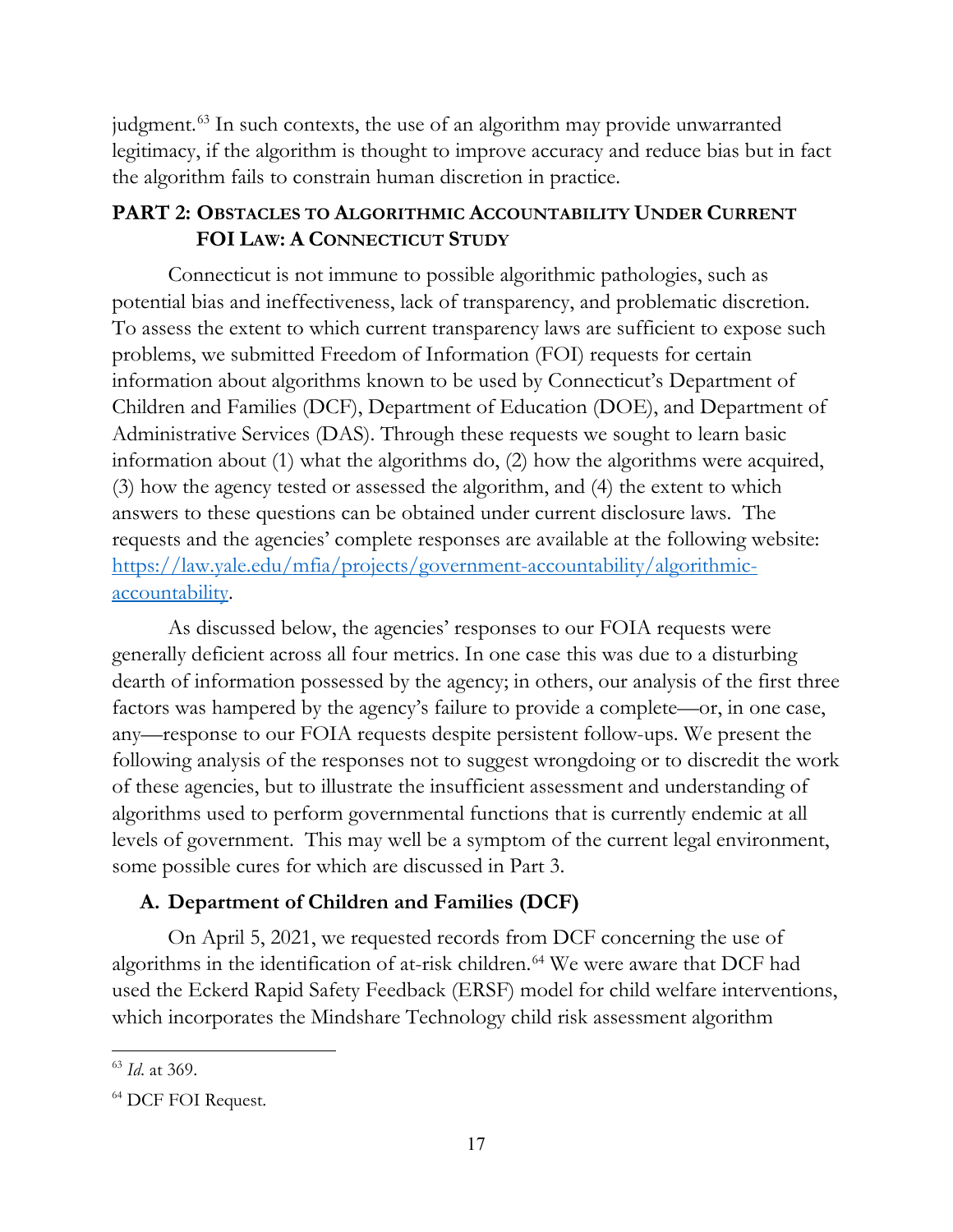discussed in Part 1. We were also aware that Illinois had abandoned both ERSF and the Mindshare algorithm due to their ineffectiveness.<sup>[65](#page-21-0)</sup> We sought to learn the circumstances around the algorithm's acquisition and termination by DCF, how the algorithm worked (including the extent of human involvement), what factors it used to trigger a recommendation for child welfare action, and whether DCF assessed the algorithm for bias and efficacy before or during its use. DCF issued an initial response five months after receiving the request. Several requests were unanswered and a follow-up inquiry was promptly submitted, which yielded a supplemental response two months later.

DCF produced fewer than 200 pages of responsive documents. The material consisted largely of slideshows and a manual created by Eckerd that was apparently used for training, and perhaps also for marketing. DCF also produced its contract with Eckerd, a termination letter, some brief, general evaluations of ERSF (mostly conducted by Eckerd), and additional documents providing some further information about ERSF. These documents contain some basic information about the ERSF model and how the Mindshare algorithm fits into it.

The records show, for example, that DCF obtained the software to "reduce the incidence of children (or siblings) known to the Department who experience an intake on a new or reopened case not already transferred to Ongoing Services, followed at any time by a subsequent substantiated life-threatening episode."[66](#page-21-1) The records also reveal a bit about how the software was used. According to a flowchart generated by Eckerd, a DCF Careline worker first screens calls for possible intervention.<sup>[67](#page-21-2)</sup> Data from screened-in cases were then plugged into the Mindshare algorithm,<sup>[68](#page-21-3)</sup> which would examine data associated with the child to calculate a "similarity" score for that child relative to other children who had previously experienced poor outcomes.<sup>[69](#page-21-4)</sup> If a similarity score exceeded 50 percent, Eckerd and DCF would develop a plan for the child's care.[70](#page-21-5) If the similarity score was below 50 percent DCF would process the

<span id="page-21-3"></span><sup>68</sup> *Id*. at 6.

<span id="page-21-0"></span><sup>&</sup>lt;sup>65</sup> The ERSF model also includes non-algorithmic components such as quality assurance, coaching, and mentoring for DCF staff. *See* DCF Production at 6.

<span id="page-21-1"></span><sup>66</sup> *Id*. at 7.

<span id="page-21-2"></span><sup>67</sup> *Id*. at 6.

<span id="page-21-4"></span><sup>69</sup> *Id*. at 59-60.

<span id="page-21-5"></span><sup>70</sup> *Id*. at 6, 59-60.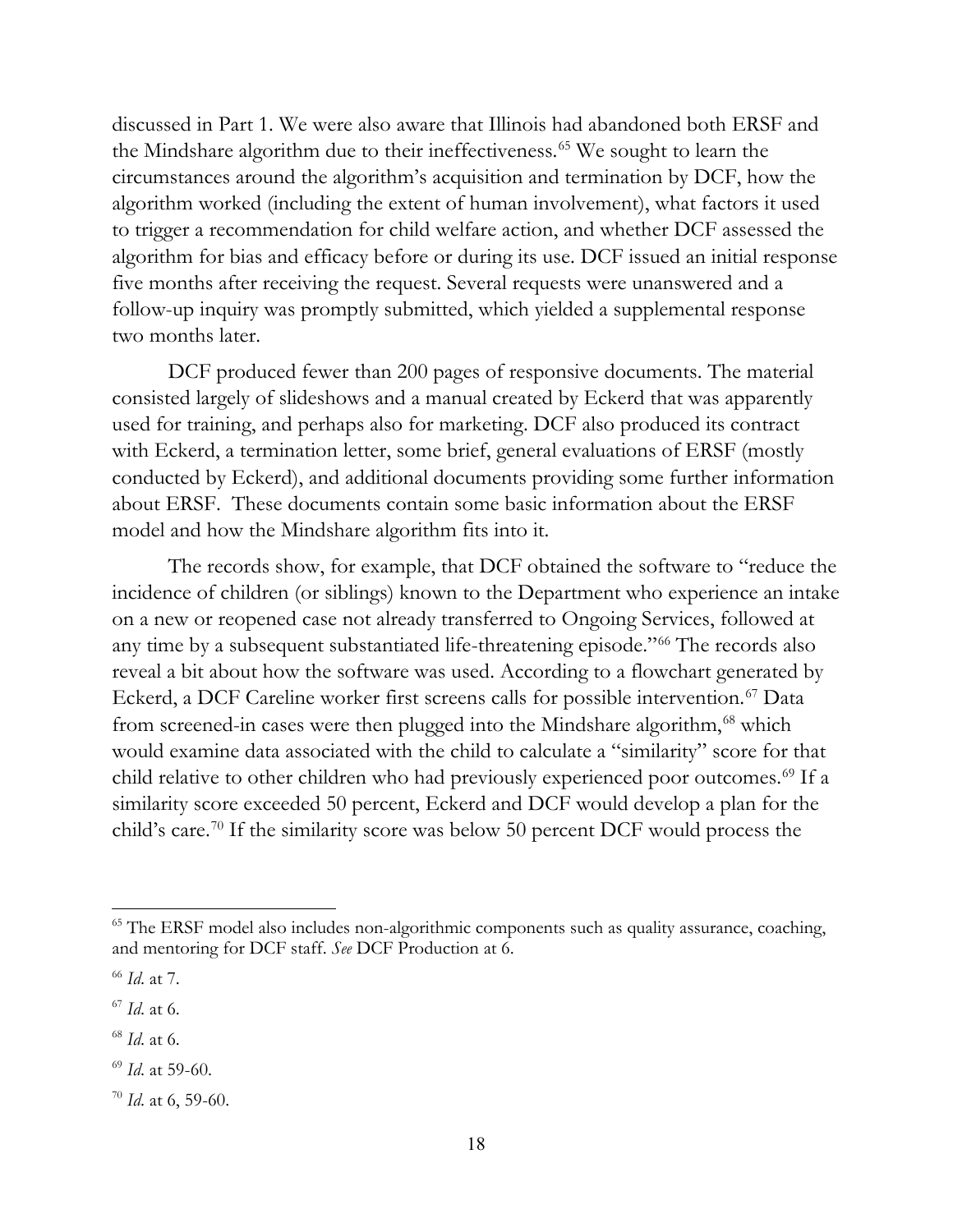case without using ERSF to develop a follow-up plan. [71](#page-22-0) We were therefore able to assess from the publicly available records how the agency used the Mindshare algorithm.[72](#page-22-1)

The responsive records, however, provide little to no information about several issues, such as testing of the algorithm and assessments of any bias, suggesting that DCF did little to evaluate the working of the Mindshare algorithm before or during its use. The available records also contain little information about the internal logic used by the algorithm to determine its "similarity score." DCF did not produce the algorithm's source code that we specifically requested because it "did not host the software and does not have access to the source code or algorithm, "[73](#page-22-2) and furthermore the source code was "proprietary to Mindshare" and "not disclosable under the Freedom of Information Act."[74](#page-22-3)

DCF's production did provide some insight into the data used in generating the similarity score, noting that the algorithm regularly updates the specific factors it uses to consider a child's risk using supervised machine learning.[75](#page-22-4) DCF produced a screenshot of the twenty-five most important factors used at one point in time,<sup>[76](#page-22-5)</sup> but because the algorithm adjusts factors on an ongoing basis there is no way to know if these factors are representative of the factors used during the three years DCF used the algorithm. DCF's screenshot also contains a rank order of the weights assigned to each of the factors then in use but does not disclose the actual weights assigned to each factor by the algorithm.

DCF's records provided little information about *how* the algorithm's similarity score is updated over time, including which children's data are used to create the similarity metric. It is therefore unclear if the algorithm's training data is representative of the population, which would be necessary to stave off bias and prevent the algorithm from generating a significant number of false negatives or false

<span id="page-22-0"></span> $71$  *Id.* at 6.

<span id="page-22-1"></span> $72$  The precise dates that DCF employed the algorithm are unclear. DCF's cover letter to our request states that the algorithm was in use from approximately October 2016 through August 2019. *Id*. at 1. However, the contract between DCF and Eckerd took effect on July 18, 2016, and a letter from DCF to Eckerd purports to terminate their relationship on December 31, 2019. *Id*. at 102, 188.

<span id="page-22-2"></span><sup>73</sup> *Id*. at 187.

<span id="page-22-3"></span><sup>74</sup> *Id*..

<span id="page-22-4"></span><sup>75</sup> *Id*. at 58.

<span id="page-22-5"></span><sup>76</sup> *Id*.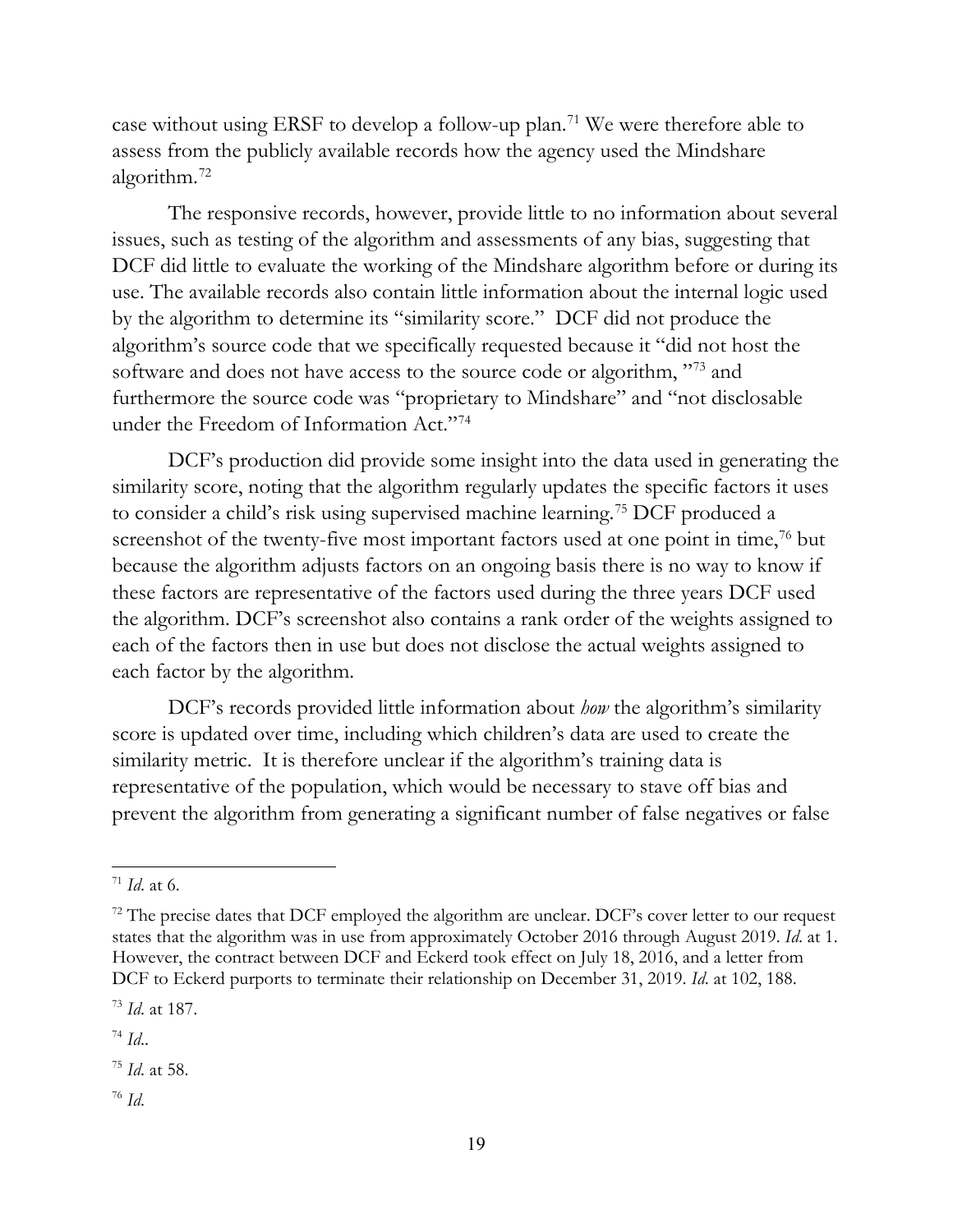positives. Both are significant in child protective services. False negatives mean that an abused or neglected child will not get needed help, while false positives result in unwarranted government intrusion into children's relationships with their parents.

It is also unclear whether the algorithm caused these or any other negative effects because, in DCF's words, it was "not able to complete a robust formal evaluation to assess [ERSF's] efficacy."<sup>[77](#page-23-0)</sup> DCF did produce an email from one of its employees providing a "preliminary" evaluation that "does not support the effectiveness of [ERSF] on maltreatment recurrence."[78](#page-23-1) This preliminary evaluation apparently conflicted with a prior evaluation done by Eckerd that did not purport to assess the algorithm specifically and which DCF did not produce beyond references to its existence in the same email chain. DCF also produced a review by Eckerd of aspects of the operation of ERSF from March-June 2019 that did not address the impact of ERSF or the Mindshare algorithm on DCF's performance. DCF produced nothing to indicate that it, Eckerd, or Mindshare ever evaluated the algorithm for possible bias or disparate impact.

Finally, DCF provided little information about either its acquisition or termination of ERSF or the Mindshare algorithm. We requested procurement-related records, including any requests for proposals, and received none (apart from DCF's contract with Eckerd). This suggests that DCF may have bypassed ordinary procurement channels – and indeed, its contract with Eckerd provides that Eckerd and another outside entity, Casey Family Programs, covered the costs of DCF's use of the program from March 7, 2016 to September 30, 2018.[79](#page-23-2)

DCF did produce a letter from its contracts management division to Eckerd terminating Eckerd's services effective December 31, 2019. The letter indicated that the termination was caused by DCF's resource constraints and did not reflect any dissatisfaction with the algorithm or Eckerd's services.<sup>[80](#page-23-3)</sup>

In sum, FOIA allowed us to obtain some useful, basic information about DCF's use of the Mindshare algorithm, but that information is insufficient for meaningful public oversight. Little can be discerned through FOIA about how the algorithm works or its internal logic: DCF does not possess the source code—and would otherwise have refused to produce it due to its proprietary status—and did not

<span id="page-23-0"></span><sup>77</sup> *Id*. at 187.

<span id="page-23-1"></span><sup>78</sup> *Id*. at 189.

<span id="page-23-2"></span><sup>79</sup> *Id*. at 102.

<span id="page-23-3"></span><sup>80</sup> *Id*. at 188.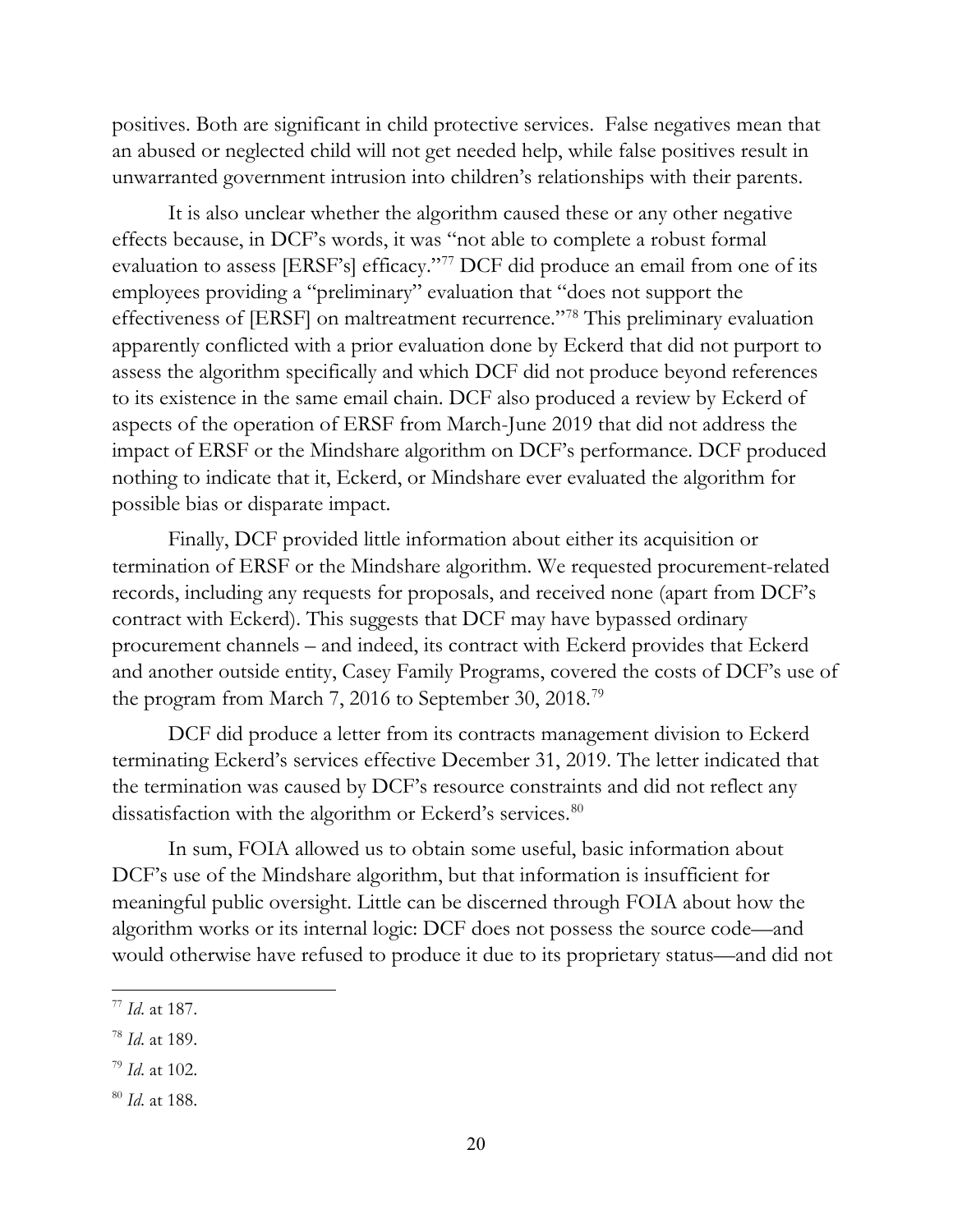produce evidence of any careful evaluation of the effects of the algorithm. DCF used the algorithm for three years without performing a robust evaluation of its effectiveness, but relied instead on assessments by the vendor, which diverged from the one preliminary evaluation DCF did perform. Nobody evaluated whether the algorithm exhibited bias. And circumstances surrounding the algorithm's procurement remain a mystery.

# **B. Department of Education (DOE)**

Whereas the DCF response illustrates the need for new transparency rules if there is to be effective oversight of public sector algorithms, the other two responses underscore inadequacies of FOIA generally.

We submitted a FOIA request to DOE on April 5, 2021, requesting information about DOE's procurement, use, and assessment of algorithms in the administration of school lotteries.<sup>[81](#page-24-0)</sup> We selected DOE as an agency of interest because the use of algorithms in school assignment elsewhere has raised serious issues of disparate impact.[82](#page-24-1) We were interested to learn whether and how DOE has taken precautions against disparate impacts and how it has assessed the performance of its algorithm in this respect. This was of particular importance given the recent settlement agreement in *Sheff v. O'Neill*, a case challenging disparate spending between schools in majority-white and majority-minority areas of Connecticut.

DOE confirmed receipt of our FOI request on April 12, warning "that it may take significant time to collect and review responsive records." We heard nothing further for several months.

We wrote to DOE on September 2 to inquire about the status of our request. DOE responded that "we anticipate that we should have a partial response available for you by the end of next week." After hearing nothing, we followed up two weeks later, on September 15, asking for a status update. DOE responded saying this time that the Regional School Choice Office "will try to provide a partial response within the next few weeks." When we still had received nothing a few weeks later, we followed up again on October 11. We mentioned that, in view of DOE's failure to produce records in a timely manner, we might need to pursue alternative avenues.

<span id="page-24-0"></span><sup>81</sup> DOE FOI Request.

<span id="page-24-1"></span><sup>82</sup> *See, e.g.*, Colin Lecher & Maddy Varner, *NYC's School Algorithms Cement Segregation. This Data Shows How.*, MARKUP (May 26, 2021), [https://themarkup.org/news/2021/05/26/nycs-school-algorithms](https://themarkup.org/news/2021/05/26/nycs-school-algorithms-cement-segregation-this-data-shows-how)[cement-segregation-this-data-shows-how](https://themarkup.org/news/2021/05/26/nycs-school-algorithms-cement-segregation-this-data-shows-how) (presenting data showing that "Black and Latino students are regularly screened out of high schools across New York City—most strikingly, the city's topperforming schools").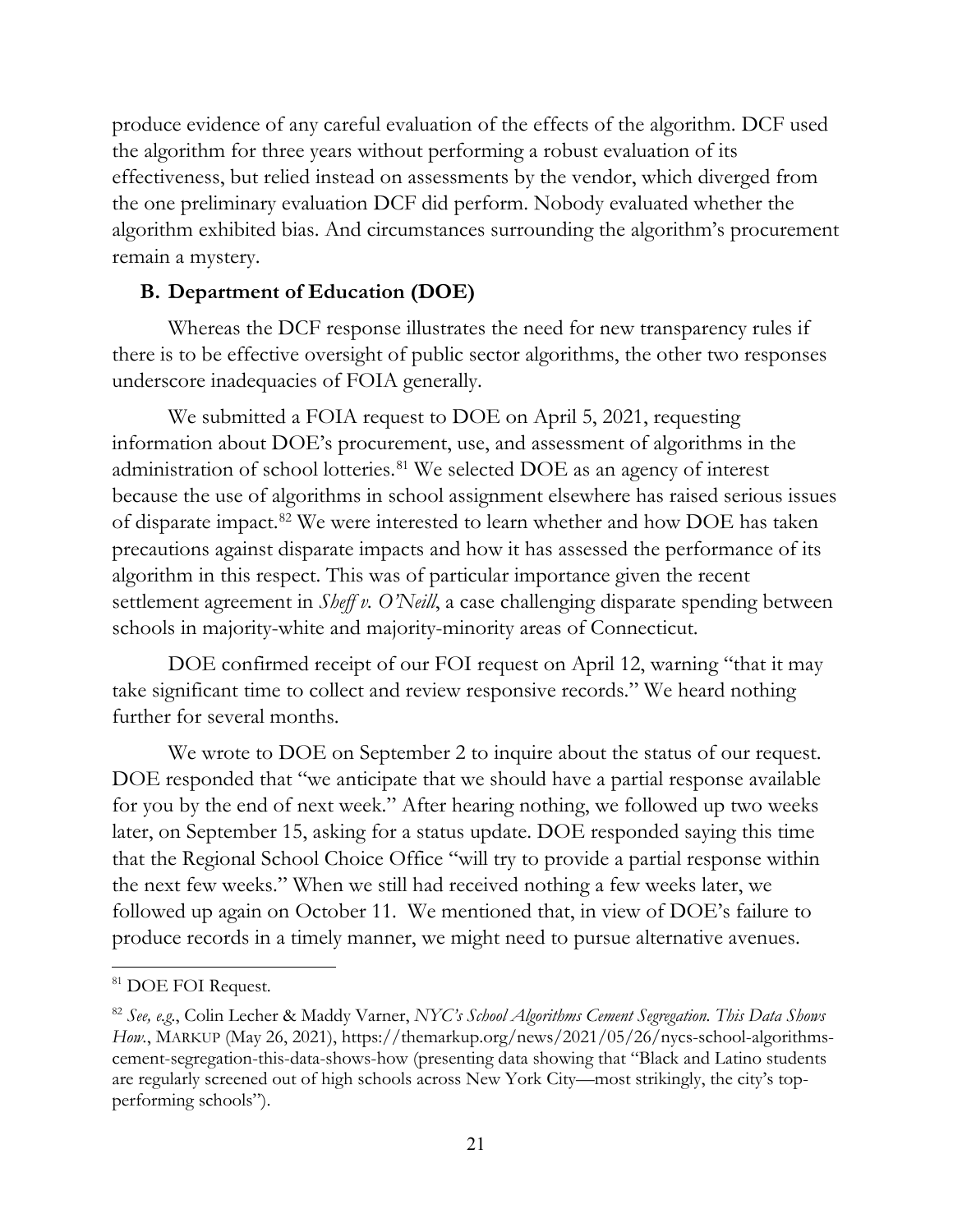DOE responded the next day saying "[w]e are hoping to have it completed by early next week."

On October 14, we did receive a "partial response" of non-exempt documents "concerning the Student Assignment Plan for voluntary inter-district schools within the Greater Hartford Region pursuant to the Phase IV Stipulation and Order from January 10, 2020 in *Sheff v. O'Neill.*"[83](#page-25-0) A cover message said that DOE "will provide additional responses as soon as possible."[84](#page-25-1) As of the date of this report, two months later, we have received no further response.

The documents produced on October 14 included the procurement announcement, the purchase order (indicating that Connecticut paid \$657,825 for the algorithm), the statement of work provided by Blenderbox (indicating that the algorithm was bespoke and including some promotional materials from Blenderbox), a Q&A addressing the algorithm's compliance with the *Sheff* agreement (with answers that are quite vague<sup>[85](#page-25-2)</sup>), and the court order in *Sheff v. O'Neill* (requiring that Connecticut take steps to facilitate Hartford-resident minority students' attendance at magnet and technical schools). DOE also adverted to the online Family Guide provided to lottery participants [\(https://portal.ct.gov/-/media/SDE/School-](https://portal.ct.gov/-/media/SDE/School-Choice/RSCO/RSCOFamilyGuide.pdf)[Choice/RSCO/RSCOFamilyGuide.pdf\)](https://portal.ct.gov/-/media/SDE/School-Choice/RSCO/RSCOFamilyGuide.pdf) and indicated that there is no process for families to challenge placements through the Regional School Choice System.

The partial set of documents contained nothing that would indicate the extent to which DOE oversees the algorithm it uses. Nor, thus far, has DOE provided any information about the source code of the algorithm or the data it draws on. DOE informed us that it was withholding "[d]ocuments detailing coding of the placement system" as well as "[d]ocuments regarding specific data inputs and protocols," invoking FOIA's trade secret exemption.<sup>[86](#page-25-3)</sup> DOE also invoked the trade secret exemption to withhold "[d]ocuments describing placement protocols."[87](#page-25-4) DOE did

<span id="page-25-3"></span><sup>86</sup> *Id*. at 4-5.

<span id="page-25-4"></span><sup>87</sup> *Id*. at 4.

<span id="page-25-0"></span><sup>83</sup> DOE Production at 1.

<span id="page-25-1"></span><sup>84</sup> *Id*.

<span id="page-25-2"></span> $85$  For example, in response to a question about placement order, DOE answers that "[p] lacement will be . . . in a manner consistent with the stipulated agreement." *Id.* at 99. In response to a question about additional factors that the algorithm might incorporate, DOE answers, "SDE will review the data and as appropriate consult with its expert to determine if, in the future, additional variables will inform SES Tier assignments." *Id*. at 105. In response to a question about what training will be provided to staff, DOE responds, "[t]his is being developed." *Id*. at 106.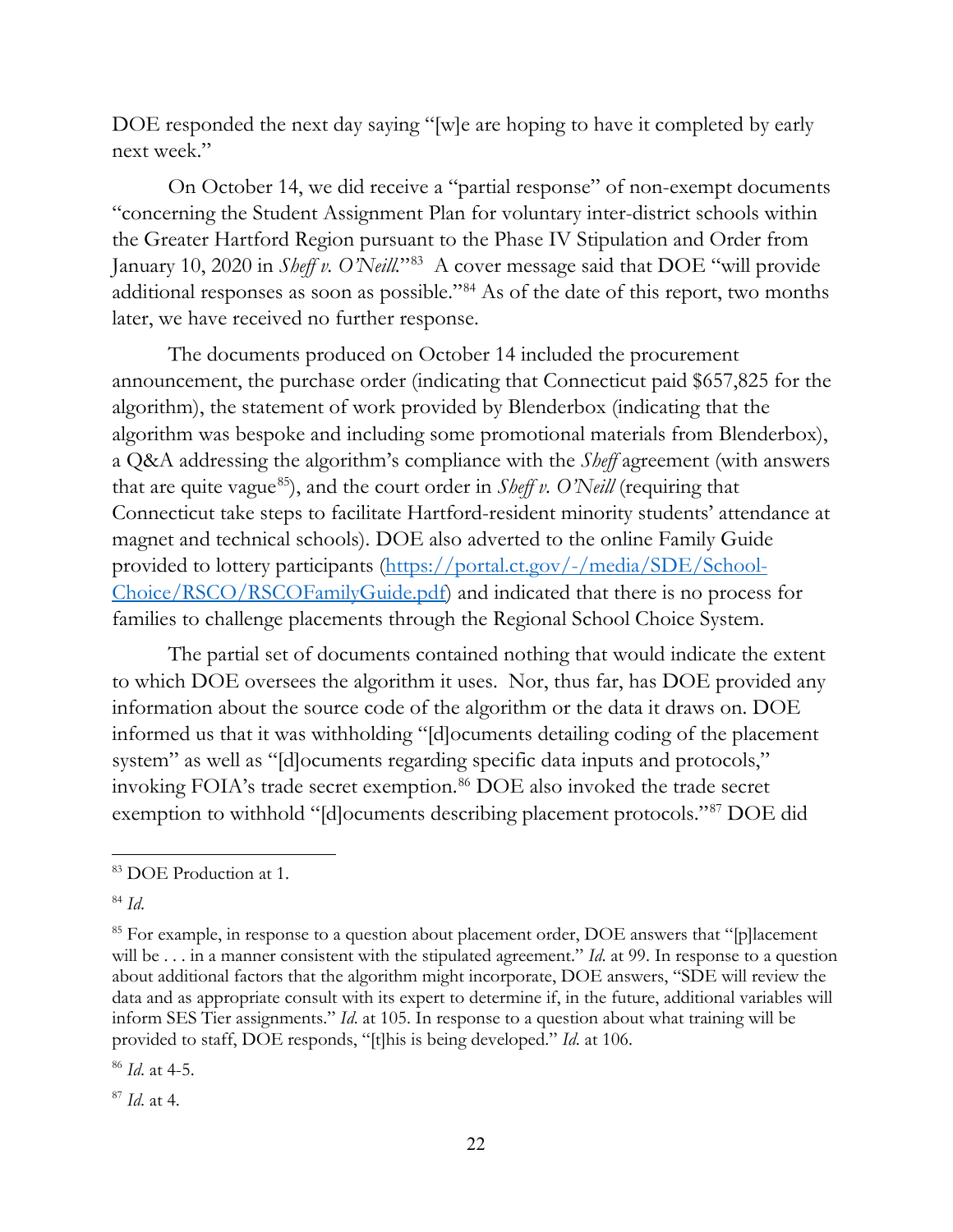not elaborate about the extent of information it was withholding under these categories, but so far has provided almost no information about the functioning of the algorithm. The Blenderbox statement of work indicates only that the algorithm "is powered by an implementation of the Gale-Shapley deferred acceptance algorithm."[88](#page-26-0)

The information that DOE provided about the factors considered by the algorithm is just the rudimentary information contained in the Family Guide. It reports that "[k]ey factors in assigning placements are the number of seats available, the grade level, and the applicants' choices, along with socioeconomic factors (SES), student preferences, priorities (such as sibling, staff and neighborhood), pathways and other factors."[89](#page-26-1) This description provides little specificity about the meaning of these factors and no information at all about the weight they are given by the algorithm. While it is clear that some factors—in particular socioeconomic factors and neighborhood priorities—could give rise to disparate impact issues, DOE provided an insufficient explanation to know whether the algorithm's use of these factors does contribute to a disparate impact. And the description of the factors is itself incomplete, as the Student Guide fails to identify the "other factors" it says the algorithm may consider.

DOE also provided no information about any procedures it has used to assess the performance of the algorithm, including of the algorithm's effectiveness and any potential disparate impacts caused by its use, even though our FOI request specifically sought this information. DOE's failure to produce it may be because the agency has not conducted the assessments. Indeed, the Q&A regarding compliance with the *Sheff* agreement that DOE provided suggests that it has not yet devised the criteria on which the algorithm's performance would be evaluated.<sup>[90](#page-26-2)</sup> It would obviously be concerning if DOE has implemented the algorithm with no monitoring of its performance, but it is impossible to know from DOE's FOIA response.

Our inability to understand and assess the functioning of the algorithm, due to DOE's broad invocation of the trade secret exemption and its insufficient response, illustrates the need for a new approach to providing algorithmic transparency.

<span id="page-26-0"></span><sup>88</sup> *Id*. at 15.

<span id="page-26-1"></span><sup>&</sup>lt;sup>89</sup> Id. at 4. Regional School Choice Office, Family Guide to School Choice in the Greater Hartford Region, School Year 2022-23, [https://portal.ct.gov/-/media/SDE/School-](https://portal.ct.gov/-/media/SDE/School-Choice/RSCO/RSCOFamilyGuide.pdf)[Choice/RSCO/RSCOFamilyGuide.pdf.](https://portal.ct.gov/-/media/SDE/School-Choice/RSCO/RSCOFamilyGuide.pdf)

<span id="page-26-2"></span><sup>90</sup> *See* DOE Production at 102 ("SDE will communicate information about the CAP framework for 2020-21 at a later date based, in part, on implementation of various initiatives in the Stipulation.").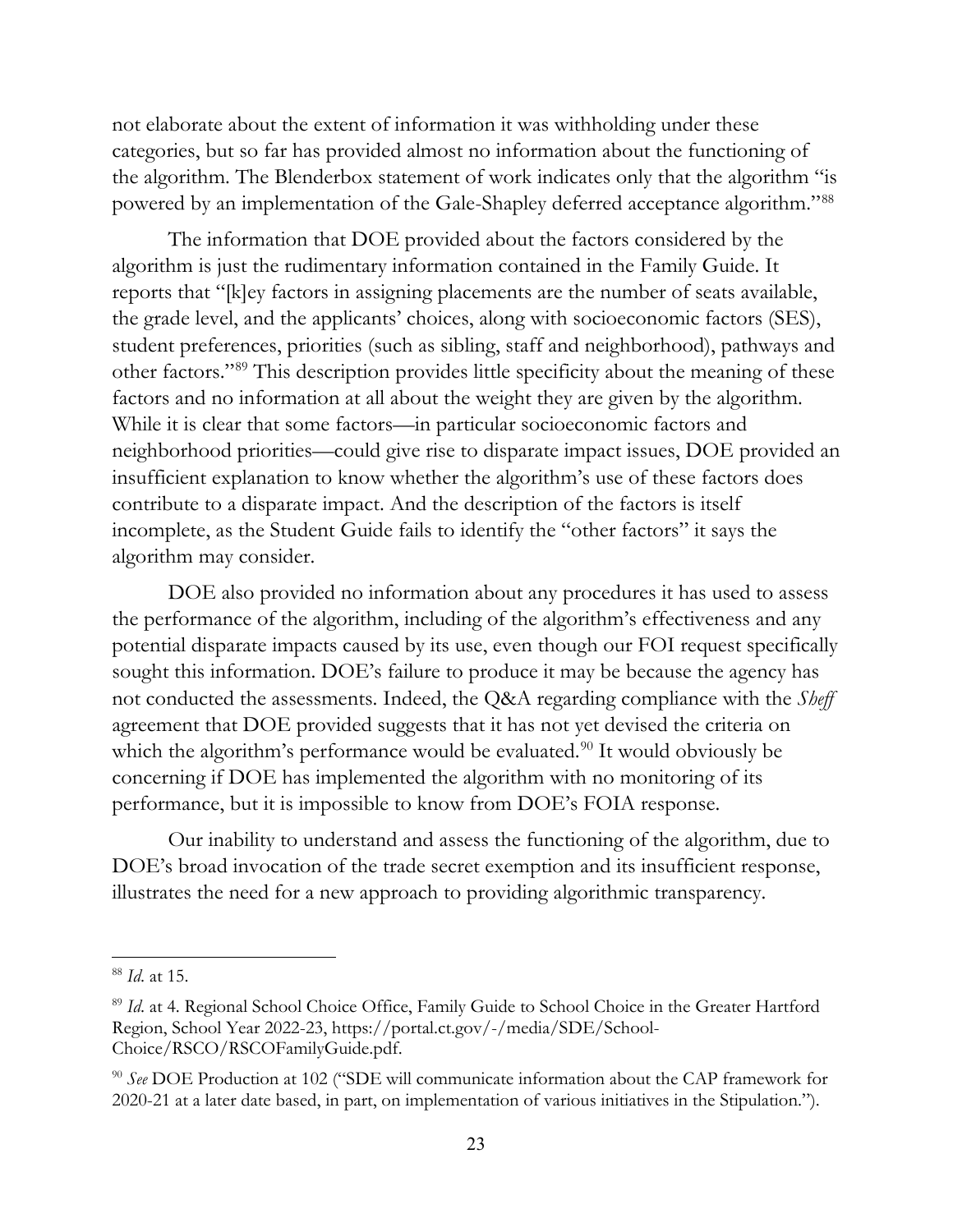## **C. Department of Administrative Services (DAS)**

We submitted a FOI request to DAS on April 26, seeking information about its procurement, use, and assessment of algorithms in the administration of the hiring process for state employees and contractors. We were interested in this algorithm in view of concerns about how the use of such algorithms may generate biases in hiring.<sup>[91](#page-27-0)</sup> Although the FOIA statute requires agencies to respond to FOI requests within four business days, we heard nothing from DAS for several months.

We wrote to DAS on September 4 to inquire about the status of our request, and a DAS FOI officer responded that she would investigate. After hearing nothing more, we followed up on September 15 to request an update. We received an update on September 17 from a DAS FOI officer who suggested a meeting "to narrow the scope of this request and to discuss the limits of our production." The response also warned that some of the requested information might be withheld under the trade secret exemption. Then began a weeks-long process of postponement and noncommunication. For over a month we attempted each week to set up a meeting, proposing several dates and times, only to receive a response after the proposed meeting dates had all passed.

Eventually we got on the phone. On a call on October 20, the FOI officer informed us that DAS plans to withhold "anything substantive related to the actual algorithm," invoking the trade secret exemption as well as exemption 6 covering "[t]est questions, scoring keys, and other examination data used to administer  $a[n]$ ... examination for employment," C.G.S.A. § 1-210(b)(6). DAS indicated it would produce the contract for the algorithm and the request for proposal that led to the contract after they have been reviewed to redact any proprietary information. As of the date of this report, two months later, we have yet to receive any documents.

Further, DAS's invocation of exemption 6 seems spurious given the nature of our requests. The purpose of exemption 6 is to prevent test takers from having access to test questions in advance, to prevent them from gaming the system. It is unclear why DAS concludes that disclosing information about the employment qualifications used by its algorithm to sort job applications could enable anyone to game the system. And if DAS really is relying on hiring criteria that it refuses to disclose, this raises obvious concerns about disparate impact.

<span id="page-27-0"></span><sup>91</sup> *See* Manish Raghavan & Solon Barocas, *Challenges for Mitigating Bias in Algorithmic Hiring*, BROOKINGS (Dec. 6, 2019), [https://www.brookings.edu/research/challenges-for-mitigating-bias-in](https://www.brookings.edu/research/challenges-for-mitigating-bias-in-algorithmic-hiring/)[algorithmic-hiring/](https://www.brookings.edu/research/challenges-for-mitigating-bias-in-algorithmic-hiring/).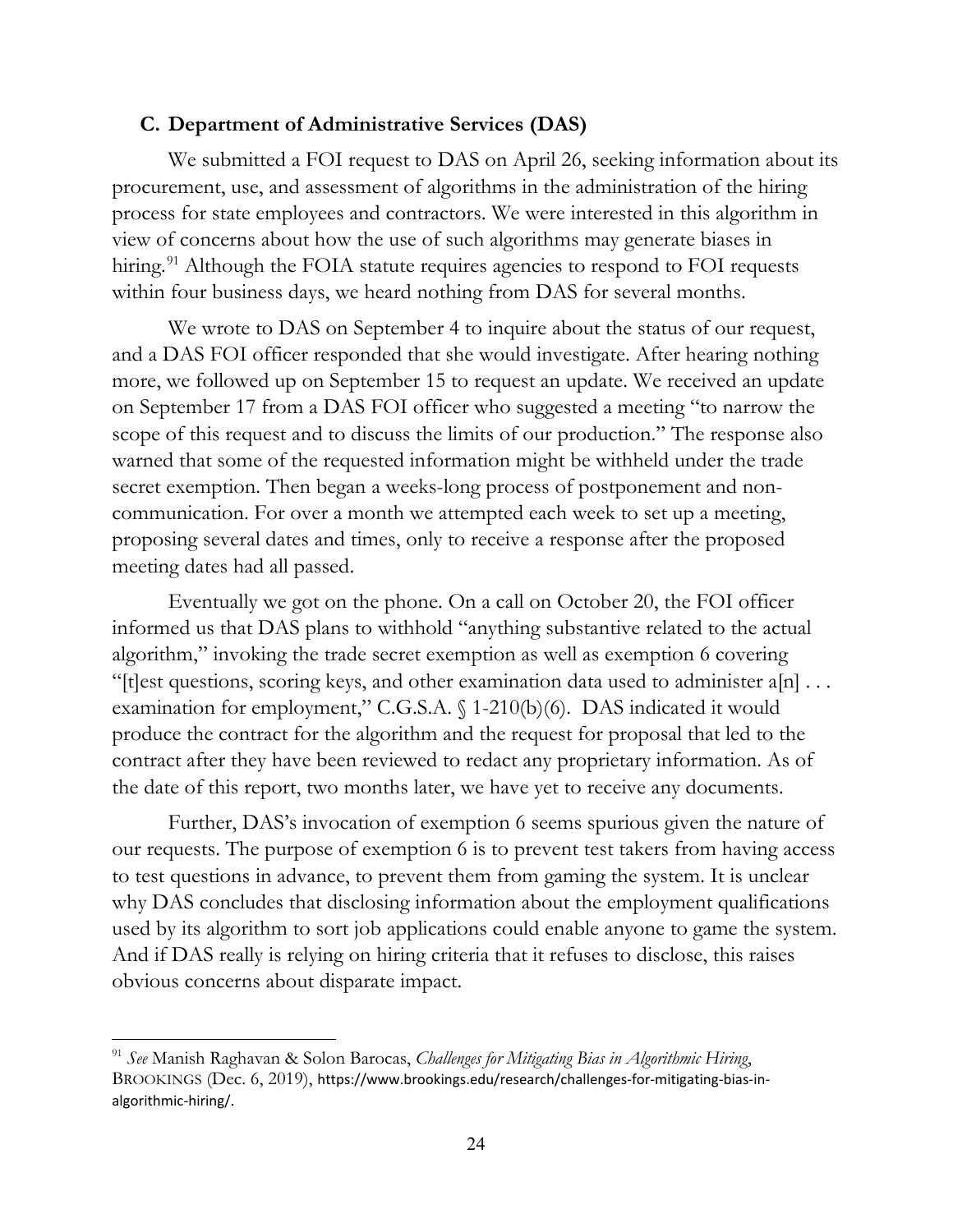#### *Conclusions*

Our requests to DCF, DOE, and DAS illustrate the many shortcomings with algorithmic accountability under current FOI laws, and suggest that new disclosure paradigms are needed for meaningful algorithmic accountability. The use of algorithms by the three agencies we tested remains opaque in several ways: the lack of information in the possession of the agency concerning the operation of algorithms used, any assessments of effectiveness or bias, and the manner of its procurement; FOI exemptions that preclude disclosure of information needed to understand and assess algorithms used to perform governmental functions; and, disclosure timelines that render after-the-fact FOI inquiries suboptimal as a means of ensuring algorithmic accountability. All three agencies indicated that their respective algorithms were proprietary and not subject to disclosure, depriving the public of the most crucial information for understanding the algorithm's logic. Moreover, the information we were able to obtain through the FOI requests suggests that the agencies themselves did not assess the algorithms for effectiveness or for bias, either before acquiring them or during their use.

#### **PART 3: POSSIBLE LEGISLATIVE RESPONSES**

Given the potential for government algorithms to inflict great harm, new methods for ensuring transparency and accountability are urgently needed. Further study is required to understand the full scope of the problem and to develop alternative ways for obtaining and making public essential information about the operation, impact, and effectiveness of government's algorithms.

In this final section, we canvas proposals for increasing algorithmic accountability that have been advanced by legislators and/or academics. Current proposals fall generally into three main buckets: (1) mandatory internal or external assessments of the algorithm's efficacy and potential for bias by qualified experts; (2) increased transparency, including through publication of any assessments of algorithms and/or trade secret reform to allow greater access to the workings of an algorithm; and (3) mandatory disclosures specifically to individuals affected by an algorithm. All are compatible with one another and worth considering as part of an overall legislative study of algorithmic accountability.

#### **A. Mandatory Algorithmic Assessments**

As shown above, there is reason to believe that governmental agencies are generally failing to assess whether the algorithms they use are ineffective or biased. This runs the risk—which has proven real too often—that citizens are subjected to error-prone decision-making systems or to unintended impacts across protected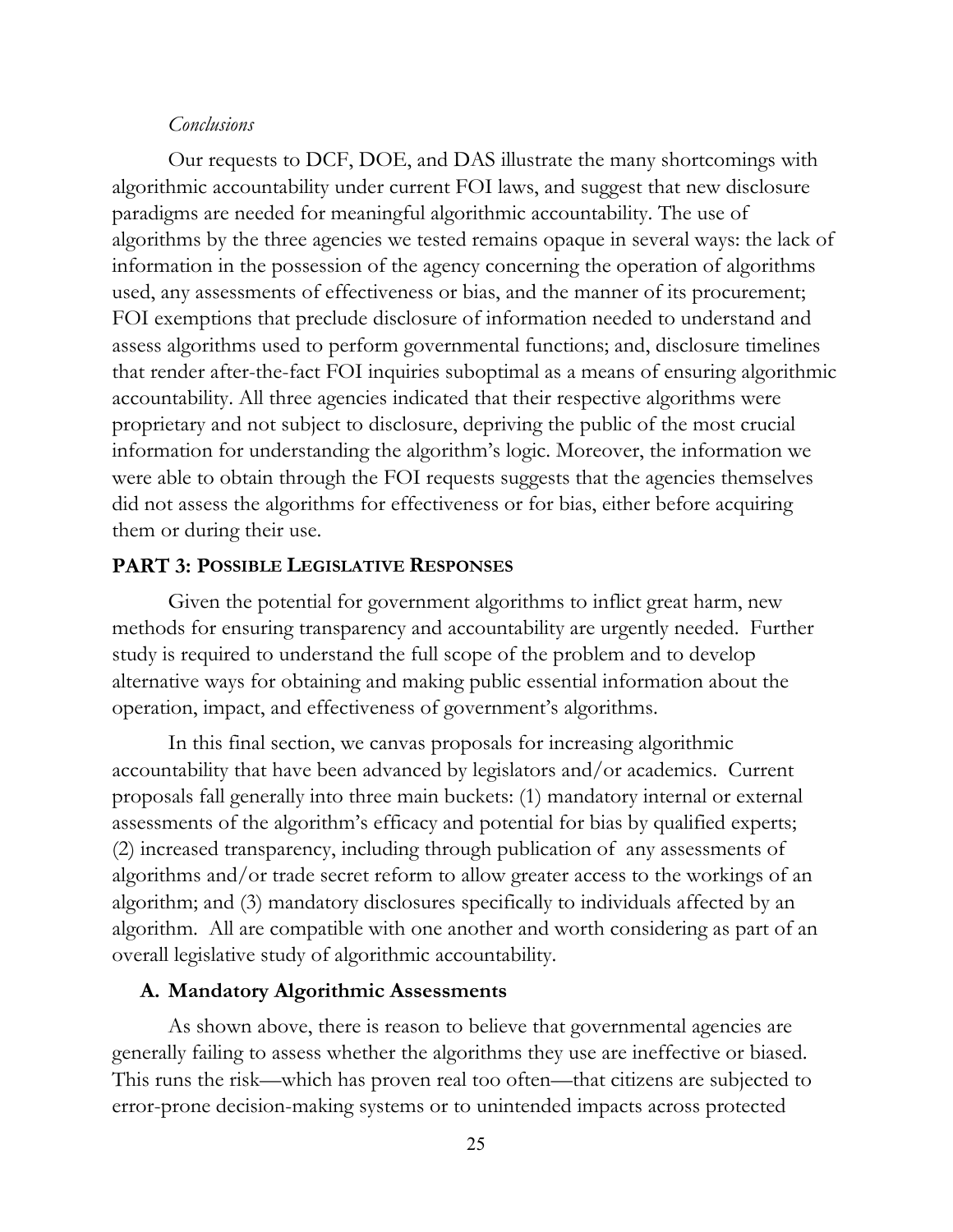characteristics like race or socioeconomic status. One obvious solution to this problem is to require assessments of an algorithm's efficacy and bias.

There are three dimensions to algorithmic assessments: (1) when the assessment is performed, (2) who performs it, and (3) whether the assessment has any follow-on effects. First, to be most effective, assessments would occur both *before* the agency acquires or use an algorithm (so as to identify any bugs or predictable adverse effects),<sup>[92](#page-29-0)</sup> and at *regular intervals* while the algorithm is being deployed (so as to ensure that the algorithm is working as intended having no effects that were not predicted at the start, and properly accounting for new data and changed conditions). Second, maximizing the objectivity and quality of the assessments may require them to be performed by both the *agency* and *outside experts*. Third, the results of the assessment could affect who must approve the use of an algorithm or how it may be deployed.

One promising model for the first dimension, the "when," is found in a bill proposed in 2020 by U.S. Senator Sherrod Brown of Ohio called the Data Accountability and Transparency Act (the "DATA Act").<sup>[93](#page-29-1)</sup> The DATA Act would have required public agencies to perform an "automated decision system risk assessment" before deploying an algorithm.<sup>[94](#page-29-2)</sup> Requiring such an assessment would force agencies to evaluate the algorithm's development process, its design, and its training data "for potential risks to accuracy, bias, [and] discrimination."[95](#page-29-3) The DATA Act also would have required agencies to perform an "automated decision system impact evaluation" on an annual basis.<sup>[96](#page-29-4)</sup> These evaluations would entail an assessment of the algorithm's "accuracy, [and] bias on the basis of protected class" and the

<span id="page-29-0"></span><sup>&</sup>lt;sup>92</sup> Pre-use impact assessments are sometimes likened to environmental impact assessments required by the National Environmental Protection Act, 42 U.S.C. § 4321, et seq. *See, e.g.*, Dillon Reisman et al., *Algorithmic Impact Assessments: A Practical Framework for Public Agency Accountability*, AI NOW INSTITUTE 7 (2018), [https://ainowinstitute.org/aiareport2018.pdf.](https://ainowinstitute.org/aiareport2018.pdf)

<span id="page-29-1"></span><sup>&</sup>lt;sup>93</sup> The text of the discussion draft of the bill is available at

[https://www.banking.senate.gov/imo/media/doc/Brown%20-](https://www.banking.senate.gov/imo/media/doc/Brown%20-%20DATA%202020%20Discussion%20Draft.pdf)

[<sup>%20</sup>DATA%202020%20Discussion%20Draft.pdf.](https://www.banking.senate.gov/imo/media/doc/Brown%20-%20DATA%202020%20Discussion%20Draft.pdf) Senator Brown's bill proposed comprehensive amendments to data privacy across the country, many of which are not directly relevant to algorithmic accountability for public agencies. We focus on the aspects of his proposal that bear directly on that issue.

<span id="page-29-2"></span> $94$  DATA Act  $\{(105)(c)(1)$ . The DATA Act would have required this of each "data aggregator," which includes both agencies and private entities. *See* DATA Act § 3(8) (defining "data aggregator" to include "any person"); *id*. § 3(17) (defining "person" to include state agencies). A proposal for algorithmic accountability for public agencies could limit this requirement to public agencies.

<span id="page-29-3"></span><sup>95</sup> DATA Act § 3(6).

<span id="page-29-4"></span> $96$  DATA Act  $\{(105)(c)(2)\}.$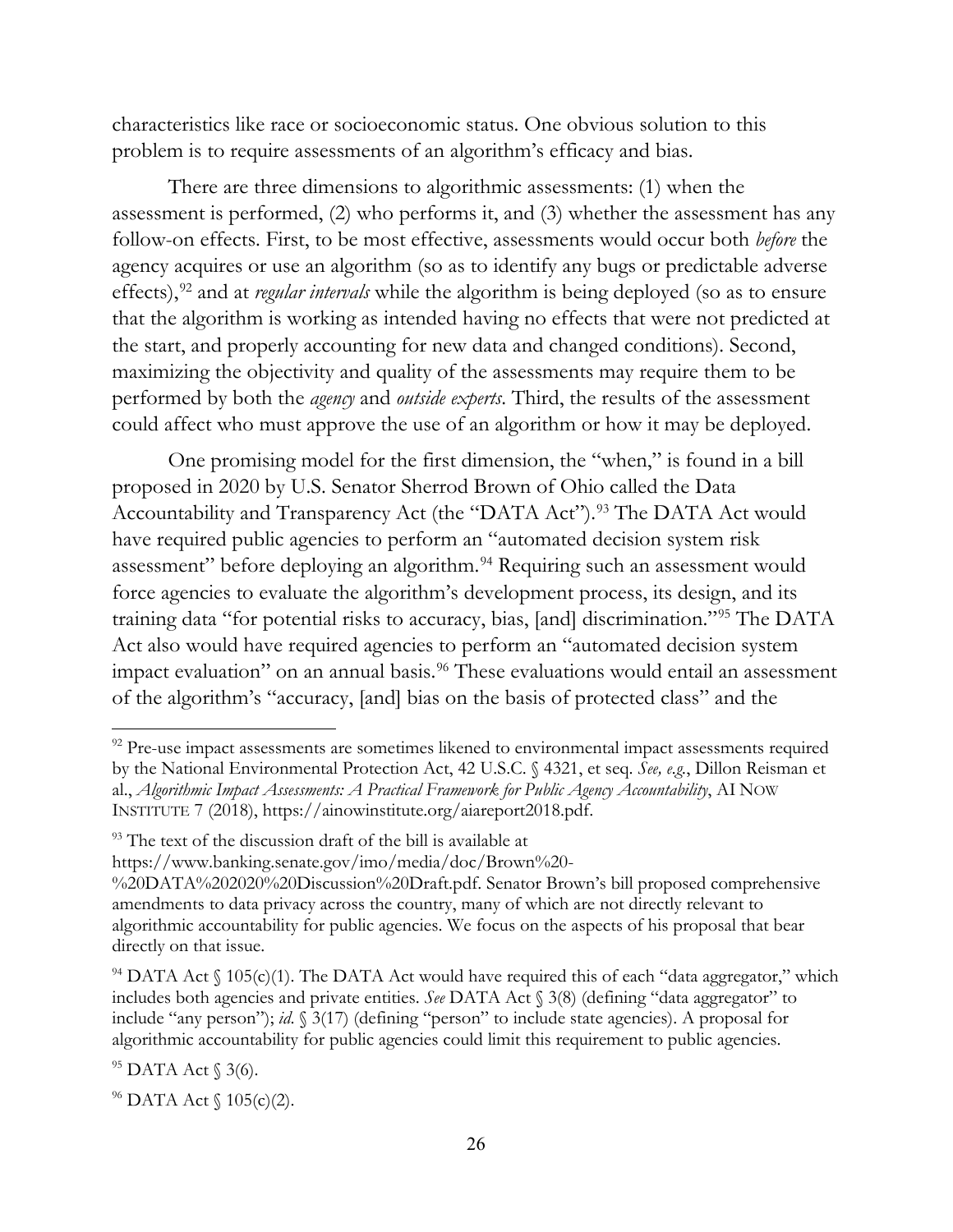effectiveness of "measures taken to minimize risks as outlined in any prior automated decision system risk assessment."[97](#page-30-0) They also would have required the agency to recommend measures to minimize risks to accuracy, or bias.<sup>[98](#page-30-1)</sup>

A model for the second dimension, the "who," is Canada's Directive on Automated Decision-making (the "Directive"). The Directive requires public agencies to first perform an impact assessment that is standardized across all agencies. The assessment determines the algorithm's risk score. The lowest-risk algorithms do not require external evaluations, while higher-risk algorithms require different amounts of external peer review by defined individuals (for example, university faculty members, third-party vendors, or experts from non-governmental organizations) before the algorithm's deployment.<sup>[99](#page-30-2)</sup> Another complementary option is to require or encourage prospective vendors to include an algorithmic assessment in their bid proposals, which the agency can then use to inform its own assessment.<sup>[100](#page-30-3)</sup>

The Directive does not require ongoing peer review after the algorithm's implementation, but that need not be so. Others have recommended that algorithms regularly undergo external audits by outside experts to identify and recommend fixes for any kinks in their implementation. For instance, the Ada Lovelace Institute, a British research institute focusing on the just and equitable use of artificial intelligence, recommends "bias audits" conducted by external experts. In principle bias audits can be conducted with or without access to the code of the system. For example, one could audit hiring algorithms by "participating in them," such as by submitting identical job applications but varying the applicants' race.<sup>[101](#page-30-4)</sup> Effectively auditing machine learning algorithms that update over time, such as the Mindshare

<span id="page-30-0"></span> $97$  DATA Act  $\S$  3(5).

<span id="page-30-1"></span><sup>98</sup> DATA Act § 3(5).

<span id="page-30-2"></span><sup>99</sup> *See* Directive on Automated Decision-making, § 6.1 & App. C (2019), [https://www.tbs](https://www.tbs-sct.gc.ca/pol/doc-eng.aspx?id=32592)[sct.gc.ca/pol/doc-eng.aspx?id=32592.](https://www.tbs-sct.gc.ca/pol/doc-eng.aspx?id=32592)

<span id="page-30-3"></span><sup>&</sup>lt;sup>100</sup> This is roughly the approach recommended by pending proposed legislation in California called the Automated Decision Systems Accountability Act ("ADSAA"), whose current text is available at [https://leginfo.legislature.ca.gov/faces/billTextClient.xhtml?bill\\_id=202120220AB13.](https://leginfo.legislature.ca.gov/faces/billTextClient.xhtml?bill_id=202120220AB13)

<span id="page-30-4"></span><sup>101</sup> Ada Lovelace Institute, *Examining the Black Box: Tools for Assessing Algorithmic Systems*, 9 (2020). This report can be downloaded from the following link:

[https://www.adalovelaceinstitute.org/report/examining-the-black-box-tools-for-assessing](https://www.adalovelaceinstitute.org/report/examining-the-black-box-tools-for-assessing-algorithmic-systems/)[algorithmic-systems/.](https://www.adalovelaceinstitute.org/report/examining-the-black-box-tools-for-assessing-algorithmic-systems/)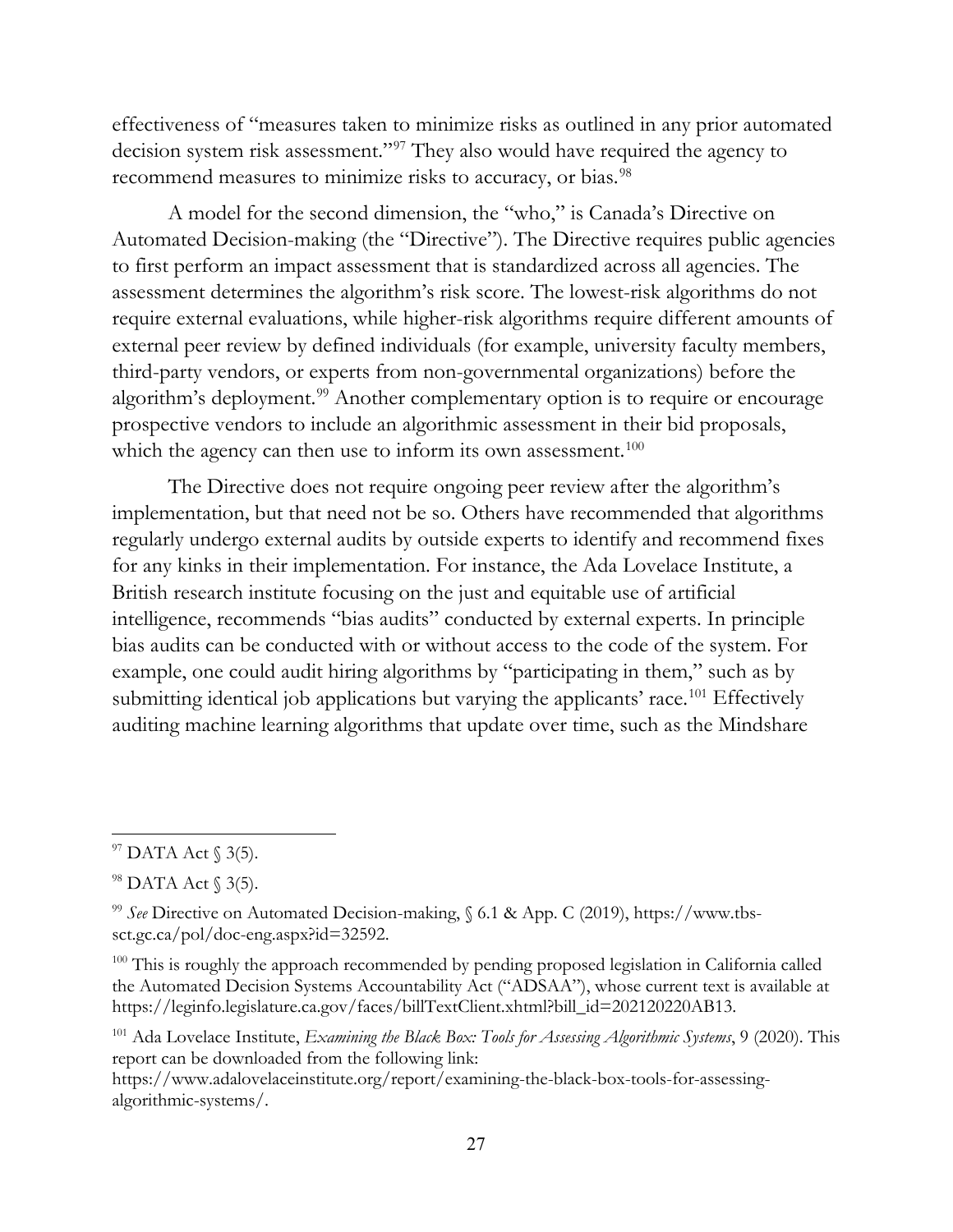algorithm discussed in Parts 1 and 2, may require legislation mandating that agencies save the code of an algorithm at regular intervals.<sup>[102](#page-31-0)</sup>

Canada's Directive also provides a model for the third dimension of algorithmic assessments, namely what the agency must do in response to them. This, too, depends on the level of risk. For instance, the Directive requires humans to be involved in decisions made by high-risk algorithms, requires more and betterdocumented training for agency staff using high-risk algorithms, and requires more senior approval the higher the algorithm's risk score.<sup>[103](#page-31-1)</sup>

## **B. Increased Transparency**

Transparency is another dimension of algorithmic accountability and, as discussed in Part 2, was sorely lacking in our limited Connecticut experiment. We discuss two broad ways to increase transparency: affirmative disclosure and amendments to trade secret laws.

First, a legislature could require agencies to affirmatively disclose (including on their websites) certain information about their use of algorithms. This information should include, at a minimum, a description of each automated decision system used by the agency and all risk assessments and impact evaluations performed by the agency, as many legislative proposals would require.[104](#page-31-2) It should also include the agency's plans to acquire an algorithm with sufficient time for public comment, which, as shown in Parts 1 and 2, is often opaque when algorithms are acquired outside the ordinary procurement process. It may also require disclosure of any source code developed by the agency and not otherwise subject to trade secret protection the Directive, for example, generally requires agencies to disclose the source code of algorithms that they own.[105](#page-31-3)

While there are always tradeoffs between affirmative disclosure and request-based systems,<sup>[106](#page-31-4)</sup> affirmative disclosure may be especially appropriate here.

<span id="page-31-0"></span><sup>&</sup>lt;sup>102</sup> For example, one scholar recommends that agencies record "a comprehensive history of decisions made in a case," including "the actual rules applied in every mini-decision that the system makes." Danielle Keats Citron, *Technological Due Process*, 85 WASH. U. L. REV. 1249, 1305 (2008), [https://openscholarship.wustl.edu/cgi/viewcontent.cgi?article=1166&context=law\\_lawreview.](https://openscholarship.wustl.edu/cgi/viewcontent.cgi?article=1166&context=law_lawreview)

<span id="page-31-1"></span><sup>103</sup> *See* Directive, App. C.

<span id="page-31-2"></span><sup>&</sup>lt;sup>104</sup> See, e.g., Directive,  $\S$  6.1.4; DATA Act,  $\S$  105(d); ADSAA,  $\S$  12116.5(a). Of course, the agencies could redact information that is exempt under the Freedom of Information Act.

<span id="page-31-3"></span><sup>105</sup> *See* Directive, § 6.2.6.

<span id="page-31-4"></span><sup>106</sup> *See, e.g.*, David E. Pozen, *Freedom of Information Beyond the Freedom of Information Act*, 165 U. PENN. L. REV. 1097, 1148-55 (2017),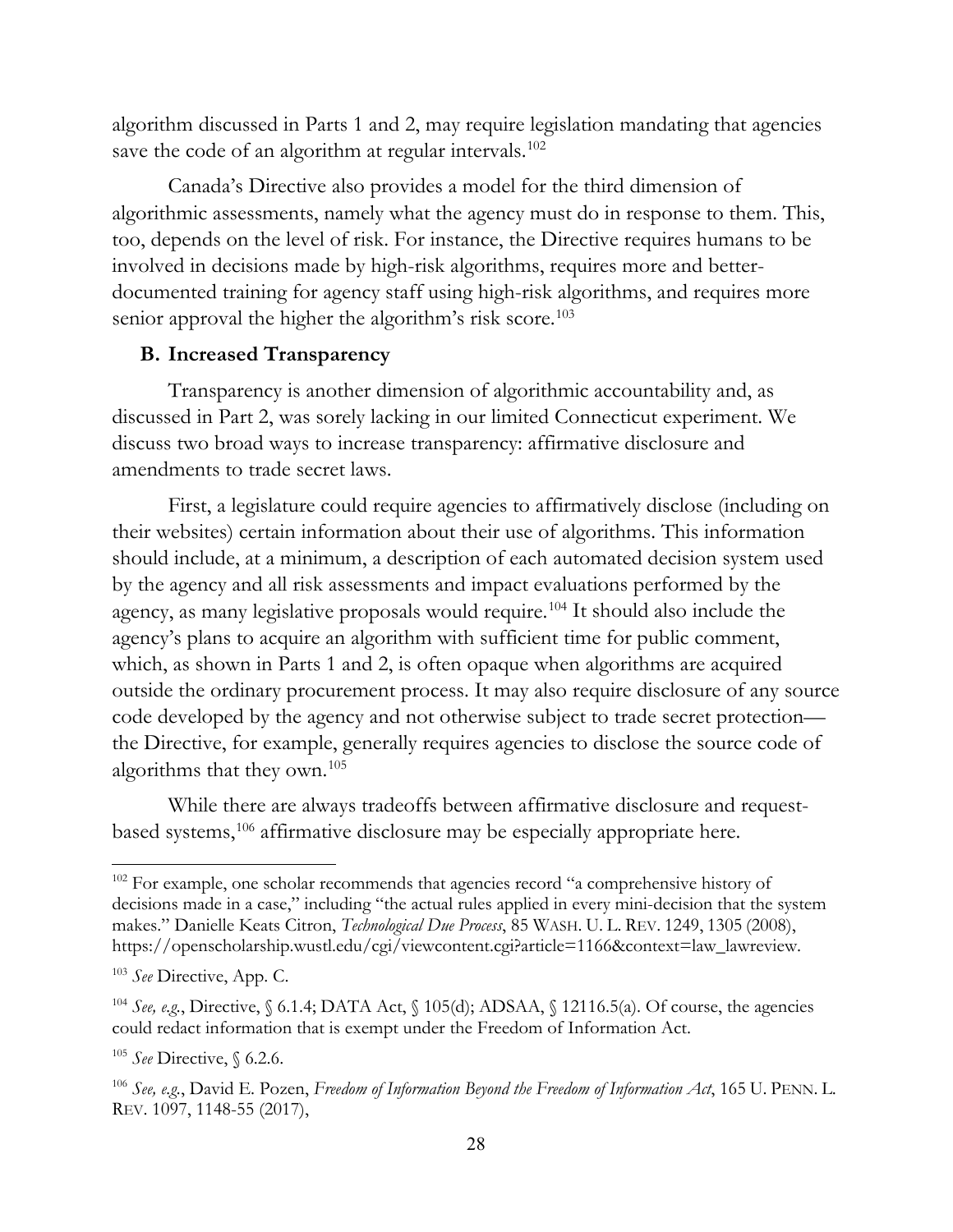Algorithms are generally less conspicuous than most government programs. This means potential FOIA requesters may often have no idea they exist, and hence have no reason to request information about them. Moreover, algorithms will often affect large and diverse groups of stakeholders who may not share the results of their FOIA requests. Plus, the length of time agencies often take to respond to FOIA requests as evidenced by our experience, discussed in Part 2—may well obviate the relevance of any information the requester ultimately obtains. If, for instance, agencies assess their algorithms on an annual basis, the assessment the requester obtains might no longer be relevant. And requiring agencies to affirmatively disclose basic information about the algorithm and its assessment would not be resource intensive.

Second, another way to increase algorithmic transparency is to remove or limit the trade secret protection available for algorithms, at least in certain cases. As shown above, trade secret laws impede the public from assessing the effectiveness and potential bias of algorithms used by public agencies but bought from private parties. While there are countervailing factors favoring trade secrecy, there is no clear reason why those factors should always triumph over the public's need to ensure its agencies' systems are working properly and equitably.<sup>[107](#page-32-0)</sup> The legislature could balance these factors by requiring private parties to disclose the source code and (suitably anonymized) training data only for algorithms that exceed a certain risk threshold. Risk could be determined either by the agencies, through a Directive-style impact assessment, or by the legislature, through defining certain classes of algorithms it expects in advance to be high-risk. Idaho has recently taken the latter approach for algorithms used in pretrial risk assessments, requiring owners of those algorithms to waive trade secret protection.<sup>[108](#page-32-1)</sup>

As an alternative, the law could require the algorithm's owner to grant the agency (and perhaps also experts retained by the agency) full access to the algorithm as a condition of acquisition—an alternative whose efficacy could be bolstered by requiring impact assessments. The Directive takes this approach.[109](#page-32-2) It is clear from

[https://scholarship.law.upenn.edu/cgi/viewcontent.cgi?article=9579&context=penn\\_law\\_review](https://scholarship.law.upenn.edu/cgi/viewcontent.cgi?article=9579&context=penn_law_review) (discussing tradeoffs and advantages of affirmative disclosure).

<span id="page-32-0"></span><sup>107</sup> *See generally* David S. Levine, *Secrecy and Unaccountability: Trade Secrets in Our Public Infrastructure*, 59 FLA. L. REV. 135 (2007), [http://www.floridalawreview.com/2010/david-s-levine-secrecy-and](http://www.floridalawreview.com/2010/david-s-levine-secrecy-and-unaccountability-trade-secrets-in-our-public-infrastructure/)[unaccountability-trade-secrets-in-our-public-infrastructure/](http://www.floridalawreview.com/2010/david-s-levine-secrecy-and-unaccountability-trade-secrets-in-our-public-infrastructure/) (arguing that the application of trade secrets law to public infrastructure is inconsistent with democratic accountability).

<span id="page-32-1"></span><sup>108</sup> *See* Idaho Code § 19-1910.

<span id="page-32-2"></span><sup>109</sup> *See* Directive, § 6.2.5.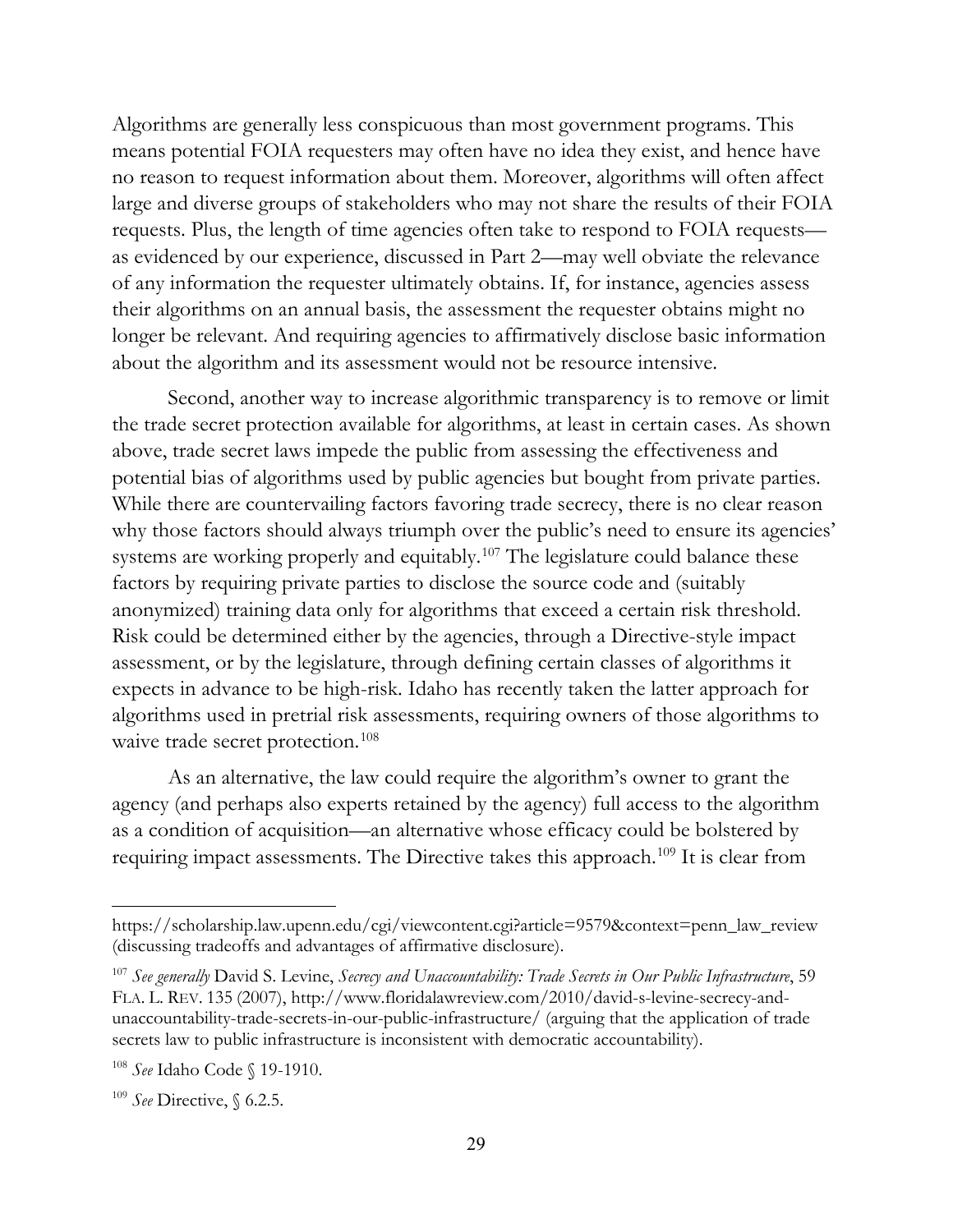our request to DCF that Connecticut agencies at least sometimes license algorithms without insisting that they have access to them, which prevents them from independently assessing the algorithm for efficacy or bias. This degree of transparency would cause no undue harm to the algorithm owner's commercial interests but would have a significant positive impact on democratic accountability.

#### **C. Disclosure to Individuals**

The accountability measures discussed above will improve the public's ability to understand whether algorithms in general are biased or ineffective. But these holistic assessments will not disclose specific instances in which an algorithm might have worked improperly—for instance, they might not reveal if a particular person was erroneously denied a benefit to which he or she was entitled. Mitigating that problem requires empowering individuals to ascertain whether an algorithm has mistreated them and take corrective action if necessary. The European General Data Protection Regulation (GDPR) provides one such model.<sup>[110](#page-33-0)</sup>

For instance, the GDPR requires data controllers—including public agencies to inform data subjects, upon the collection of their data, whether the data will be subjected to processing by an algorithm and, if so, approximately how the algorithm works and the significance and consequences of the data processing. *See* GDPR Art. 13(2)(f). This is a form of affirmative disclosure regime on an individual level. For example, rather than (or in addition to) disclosing its use of a child welfare algorithm on its website, DCF could inform a family when a case is opened that it may be subject to the Mindshare algorithm.

Under the GDPR, armed with the knowledge that his or her data will be processed by an algorithm, the data subject may then access the data to ensure its accuracy, *see* GDPR Art. 15(1), and correct any inaccuracies, *see* GDPR Art. 16. These measures allow individuals to monitor how agencies' algorithms use their data and ensure they do so correctly.<sup>[111](#page-33-1)</sup>

#### **CONCLUSIONS**

Government transparency and accountability laws must reflect what government is doing. More and more, governments are making decisions by

<span id="page-33-0"></span><sup>&</sup>lt;sup>110</sup> The GDPR makes exceptions for law enforcement and other activities that require data processing to be kept secret from the data subject. *See* GDPR Art. 2(2).

<span id="page-33-1"></span><sup>&</sup>lt;sup>111</sup> The GDPR addresses data protection more generally, and thus its rights apply beyond algorithmic decision-making. The Legislature could limit the scope of those rights to address algorithm-specific issues.